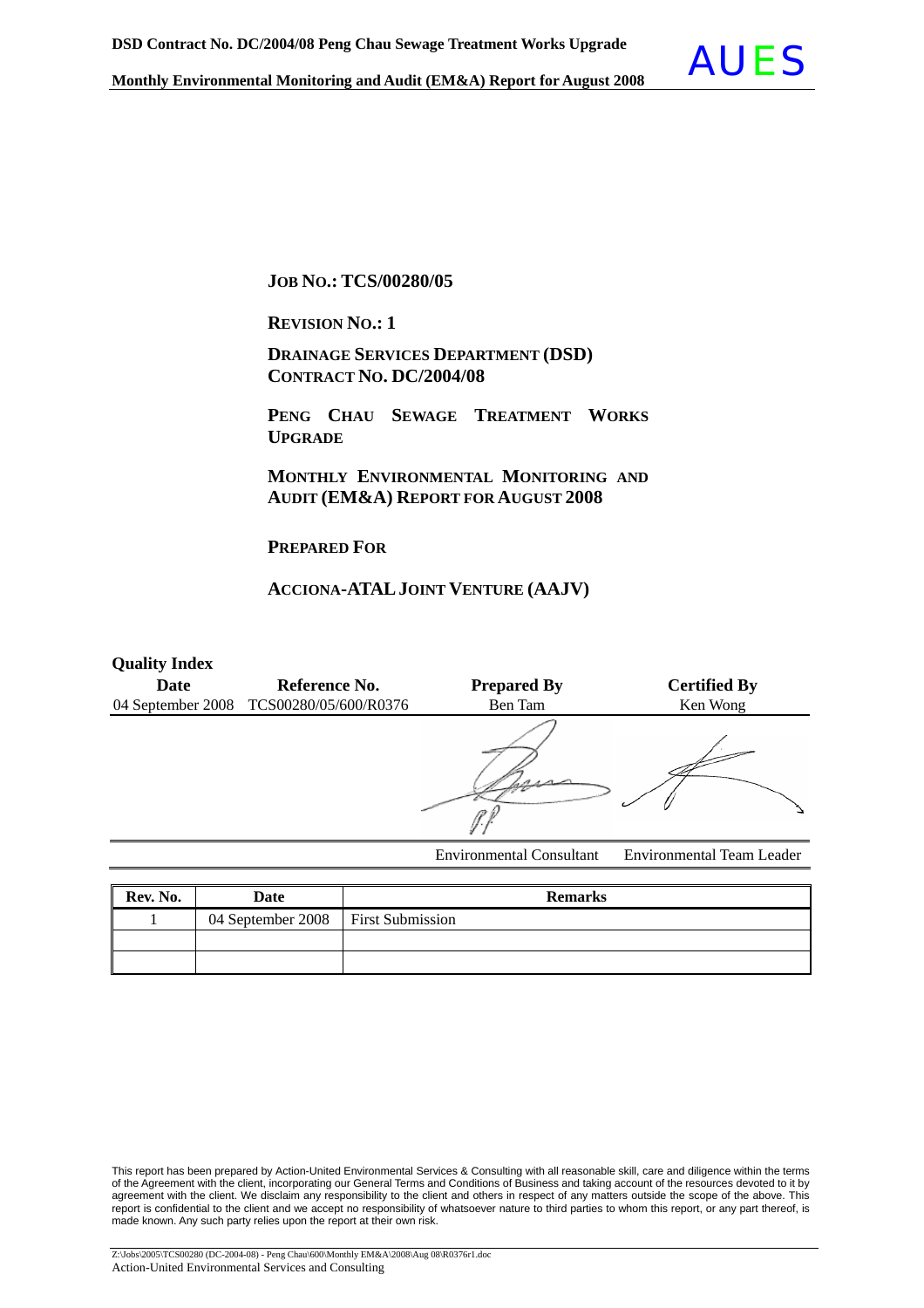

### **TABLE OF CONTENTS**

| 1.0           | <b>INTRODUCTION</b>                                   | $\mathbf{1}$   |
|---------------|-------------------------------------------------------|----------------|
| <b>2.0</b>    | <b>PROJECT ORGANIZATION AND CONSTRUCTION PROGRESS</b> | $\overline{2}$ |
| 3.0           | <b>SUMMARY OF IMPACT MONITORING REQUIREMENTS</b>      | 3              |
| 4.0           | <b>IMPACT MONITORING METHDOLOGY</b>                   | 5              |
| 5.0           | <b>IMPACT MONITORING RESULTS</b>                      | 9              |
| 6.0           | <b>WASTE MANAGEMENT</b>                               | 10             |
|               | <b>7.0 SITE INSPECTION</b>                            | 11             |
| 8.0           | ENVIRONMENTAL COMPLAINT AND NON-COMPLIANCE            | 12             |
| $9.0^{\circ}$ | <b>IMPLEMENTATION STATUS OF MITIGATION MEASURES</b>   | 13             |
|               | <b>10.0 IMPACT FORECAST</b>                           | 14             |
|               | 11.0 CONCLUSION                                       | 15             |

### **LIST OF TABLES**

| TABLE 2-1 | <b>MAJOR CONSTRUCTION ACTIVITIES IN THE REPORTING MONTH</b> |  |
|-----------|-------------------------------------------------------------|--|
|-----------|-------------------------------------------------------------|--|

- **TABLE 2-2 STATUS OF ENVIRONMENTAL LICENSES AND PERMITS**
- **TABLE 3-1 SUMMARY OF EM&A REQUIREMENTS**
- **TABLE 3-2 ACTION AND LIMIT LEVELS FOR AIR QUALITY**
- **TABLE 3-3 ACTION AND LIMIT LEVELS FOR CONSTRUCTION NOISE**
- **TABLE 3-4 ACTION AND LIMIT LEVELS FOR MARINE WATER QUALITY**
- **TABLE 4-1 LOCATION OF AIR QUALITY AND NOISE MONITORING STATION**
- **TABLE 4-2 LOCATIONS OF MARINE WATER QUALITY MONITORING**
- **TABLE 4-3 MONITORING EQUIPMENT USED IN EM&A PROGRAM**
- **TABLE 4-4 ANALYTICAL METHODS APPLIED TO MARINE WATER QUALITY SAMPLES**
- **TABLE 5-1 SUMMARY OF 24-HOUR AND 1-HOUR TSP MONITORING RESULTS**
- **TABLE 5-2 SUMMARY OF CONSTRUCTION NOISE MONITORING RESULTS**
- **TABLE 6-1 SUMMARY OF WASTE QUANTITIES FOR DISPOSAL**
- **TABLE 6-2 SUMMARY OF QUANTITIES OF RECYCLING MATERIALS**
- **TABLE 8-1 STATISTICAL SUMMARY OF ENVIRONMENTAL COMPLAINTS**
- **TABLE 11-1 SUMMARY OF THE EXCEEDANCES FOR IMPACT MONITORING**

### **LIST OF APPENDICES**

- **APPENDIX A PROJECT SITE LAYOUT**
- **APPENDIX B ENVIRONMENTAL ORGANISATION STRUCTURE**
- **APPENDIX C LOCATIONS OF DESIGNATED MONITORING STATIONS**
- **APPENDIX D EQUIPMENT CALIBRATION CERTIFICATES**
- **APPENDIX E IMPACT MONITORING SCHEDULES**
- **APPENDIX F GRAPHICAL PLOTS OF AIR QUALITY AND CONSTRUCTION NOISE MONITORING RESULTS**
- **APPENDIX G METEOROLOGICAL DATA IN THE REPORTING PERIOD**
- **APPENDIX H THREE-MONTH ROLLING PROGRAM**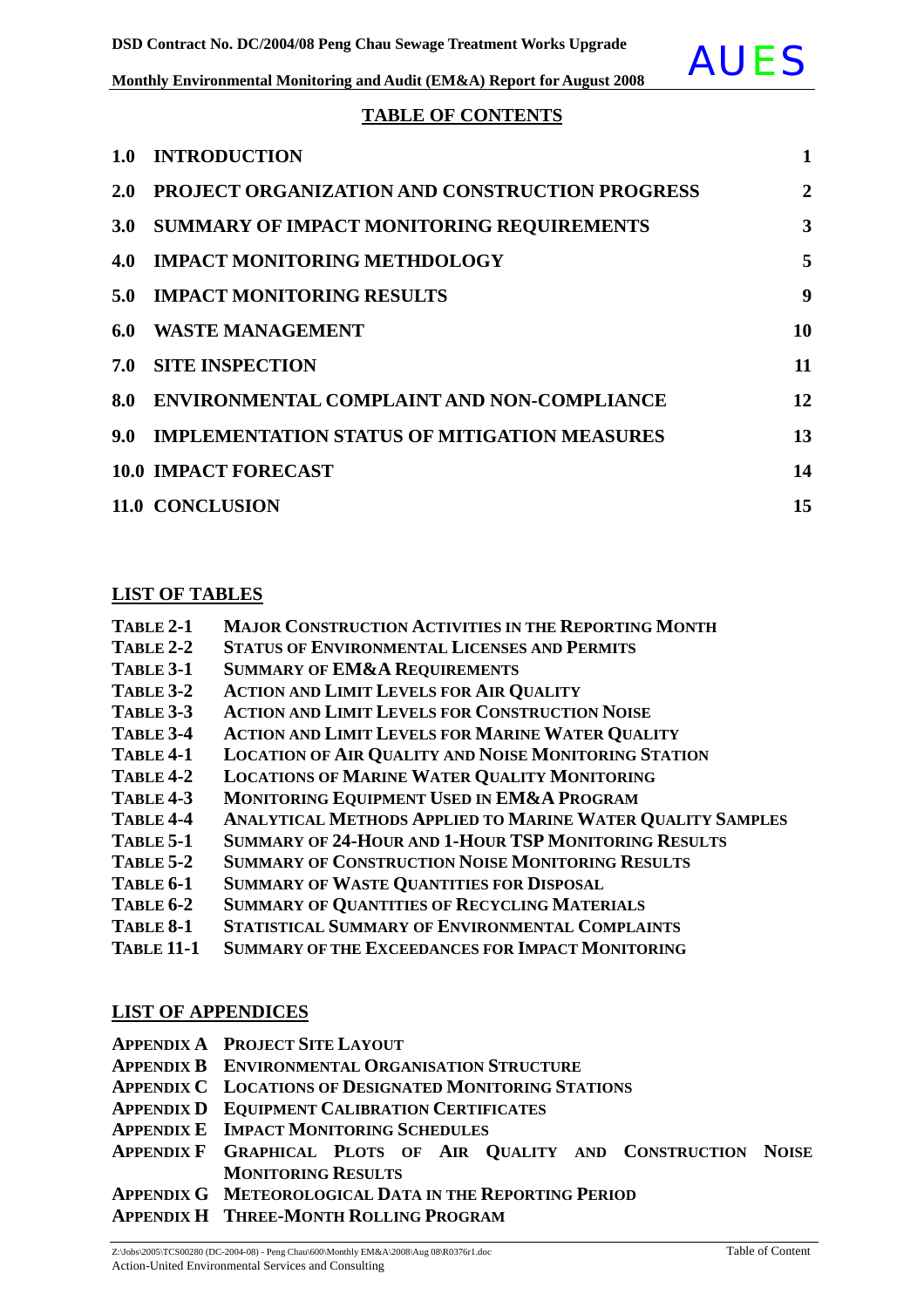### **EXECUTIVE SUMMARY**

- ES01. Acciona-ATAL Joint Venture (AAJV) has been awarded the DSD Contract DC/2004/08 (Project) for the Peng Chau Sewage Treatment Works Upgrade in May 2005. The Project requires an Environmental Monitoring & Audit (EM&A) program to be implemented by an Environmental Team (ET) throughout the contract period in compliance with the requirements as stated in the project Environmental Permit (EP-203/2004) and the Project EM&A Manual.
- ES02. Action-United Environmental Services and Consulting (AUES) had been commissioned by AAJV to be an independent Environmental Team (ET) to implement the EM&A program in compliance with the EP and the project EM&A Manual.
- ES03. This report presents the monitoring results and audit findings under the EM&A program during the reporting month for **August 2008**.

### **EM&AACTIVITIES IN THE REPORTING MONTH**

- ES04. A summary of the monitoring activities in this reporting month is listed below:
	- 1-Hour TSP Monitoring 15 Events
	- 24-Hour TSP Monitoring 5 Events
	- Construction Noise Monitoring 5 Events
	- Marine Water Quality Monitoring 0 Event
	- Site Inspection Audit 5 Times
- 
- 
- -

### **AIR QUALITY**

ES05. No exceedances of 1-Hour and 24-Hour TSP measurements were recorded in this reporting month.

### **CONSTRUCTION NOISE**

ES06. No Limit Level exceedance in construction noise measurements was recorded and no noise complaint (Action Level) was received in this reporting month.

### **MARINE WATER QUALITY**

ES07. The marine based construction activities had been completed on 1 August 2006, post marine water quality monitoring was commenced on 2 August 2006 and completed on 1 September 2006 in accordance with Clause 4.32 of the EM&A Manual. All the measurement results at the control/impact stations were within the baseline range. The monitoring results were presented in the pervious Monthly EM&A Report (September 2006).

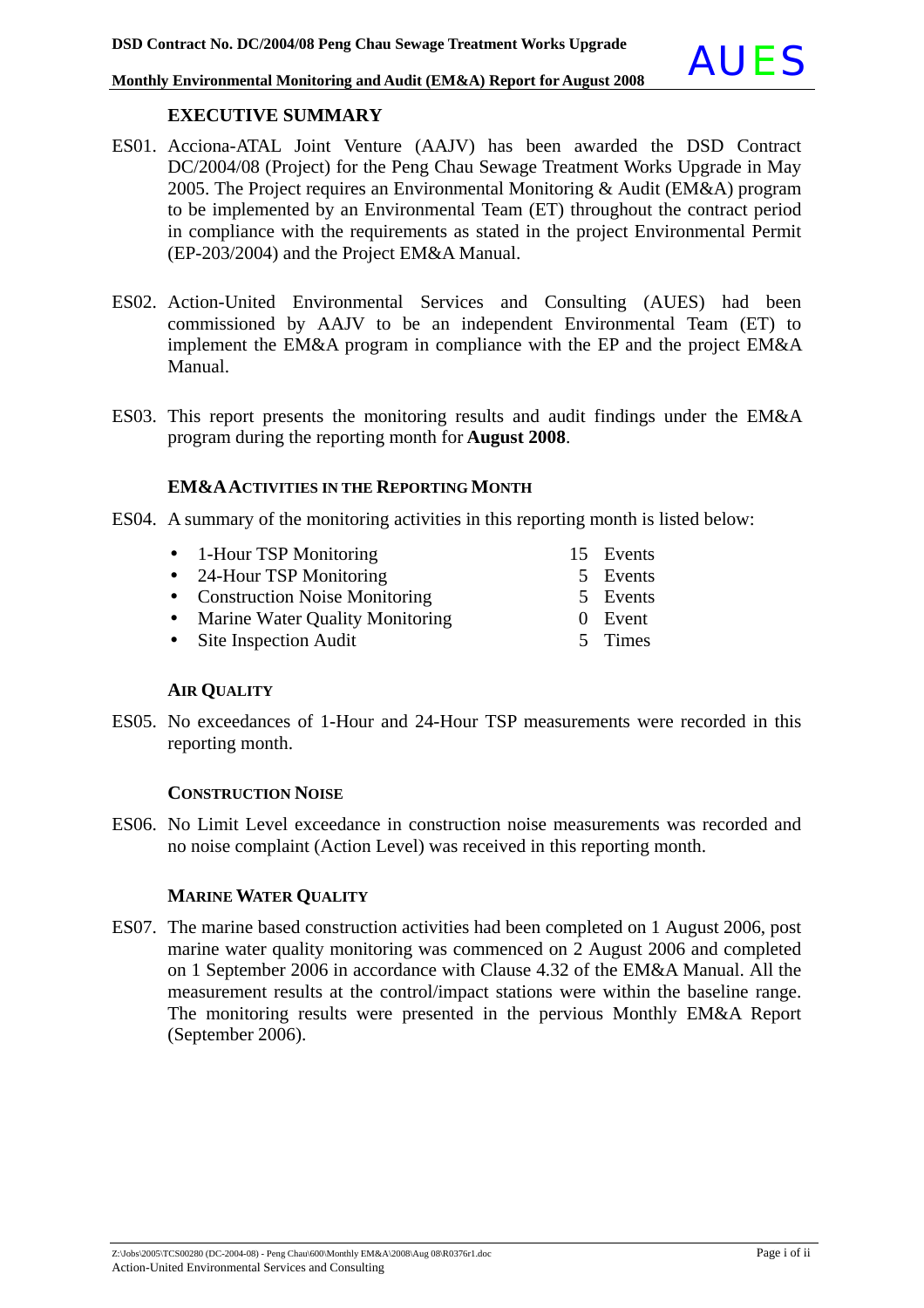

### **SUMMARY OF MONITORING EXCEEDANCES**

ES08. A summary of monitoring exceedances in this reporting month for air quality, construction noise and marine water quality monitoring are presented below:-

| <b>Env. Quality</b>   | <b>Parameters</b>   |                          | <b>Compliance % Investigation &amp; Corrective Actions</b> |
|-----------------------|---------------------|--------------------------|------------------------------------------------------------|
| Air Quality           | 1-Hour TSP          | 100                      | Not Required for 100% Compliance                           |
|                       | 24-Hour TSP         | 100                      | Not Required for 100% Compliance                           |
| Noise                 | Leq (30min) Daytime | 100                      | Not Required for 100% Compliance                           |
| Marine Water Quality* |                     | $\overline{\phantom{0}}$ |                                                            |

Note: \* No marine water quality impact monitoring was required since all marine based construction activities were completed on 01 August 2006.

### **ENVIRONMENTAL COMPLAINTS**

ES09. No environmental complaint was received in this reporting month.

### **ENVIRONMENTAL SUMMONS**

ES10. No environmental summons was received in this reporting month.

### **FUTURE KEY ISSUES**

ES11. In according to the Contractor information via e-mail, the major construction activity of the captioned project will be completed at the end of **August 2008**. Therefore, the EM&A program will terminate at end of August 2008 and no environmental monitoring will be conducted after 31 August 2008. Since no major construction activity will undertake after 31 August 2008, no environmental issues to be considered in the coming month.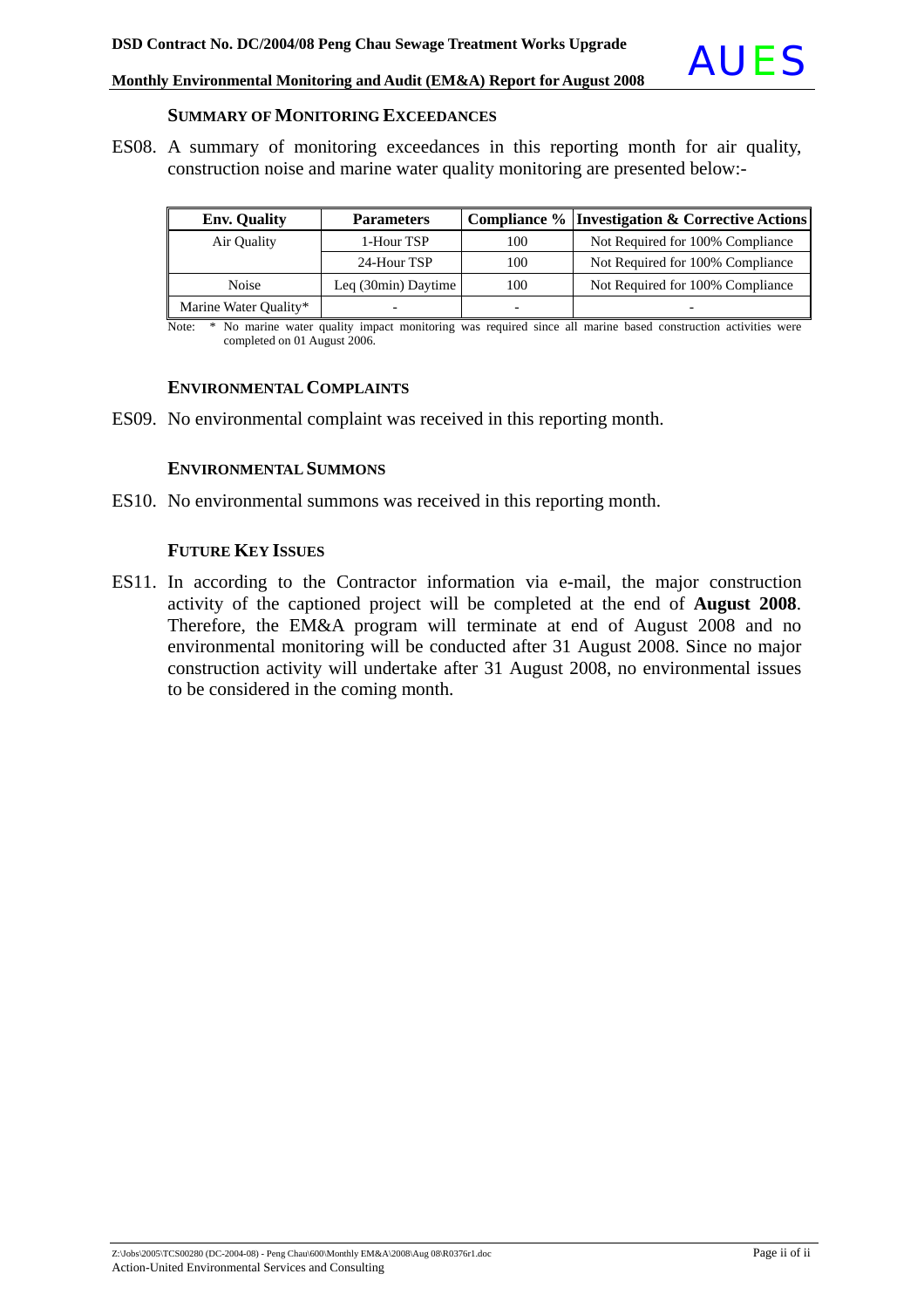### **1.0 INTRODUCTION**

- 1.01 Acciona-ATAL Joint Venture (AAJV) has been awarded the DSD Contract DC/2004/08 (Project) for the upgrading of Peng Chau Sewage Treatment Works in May 2005. The Project requires an Environmental Monitoring & Audit (EM&A) program to be implemented by an Environmental Team (ET) throughout the contract period in compliance with the requirements as stated in the project Environmental Permit (EP-203/2004) and the project EM&A manual. The location of the project site is presented in **Appendix A**.
- 1.02 The works to be executed under this project mainly comprise the following:
	- y Upgrade and reconstruct the existing Peng Chau Sewage Treatment Works (STW);
	- Construct an emergency overflow, storm tanks and submarine outfall;
	- Provide de-odourization facilities and associated sludge treatment facilities, and extend inlet pumping mains and construct an equalization tank;
	- Demolish the existing treatment facilities;
	- Construct sludge drying bed; and
	- Construct remaining works
- 1.03 Action-United Environmental Services and Consulting (AUES) had been commissioned by AAJV to be the independent environmental team (ET) for implementation of the EM&A program in accordance with the requirements as set out in the EP and the project EM&A manual.
- 1.04 This report presents the monitoring results and audit findings under the EM&A program during the reporting month for **August 2008.**

### **REPORT STRUCTURE**

1.05 The Monthly EM&A report is structured into the following sections:-

| <b>SECTION 1</b>  | <b>INTRODUCTION</b>                                   |
|-------------------|-------------------------------------------------------|
| <b>SECTION 2</b>  | <b>PROJECT ORGANIZATION AND CONSTRUCTION PROGRESS</b> |
| <b>SECTION 3</b>  | <b>SUMMARY OF IMPACT MONITORING REQUIREMENTS</b>      |
| <b>SECTION 4</b>  | <b>IMPACT MONITORING METHODOLOGIES</b>                |
| <b>SECTION 5</b>  | <b>IMPACT MONITORING RESULTS</b>                      |
| <b>SECTION 6</b>  | <b>WASTE MANAGEMENT</b>                               |
| <b>SECTION 7</b>  | <b>SITE INSPECTION</b>                                |
| <b>SECTION 8</b>  | <b>ENVIRONMENTAL COMPLAINTS AND NON-COMPLIANCE</b>    |
| <b>SECTION 9</b>  | <b>IMPLEMENTATION STATUES OF MITIGATION MEASURES</b>  |
| <b>SECTION 10</b> | <b>IMPACT FORECAST</b>                                |
| <b>SECTION 11</b> | <b>CONCLUSIONS</b>                                    |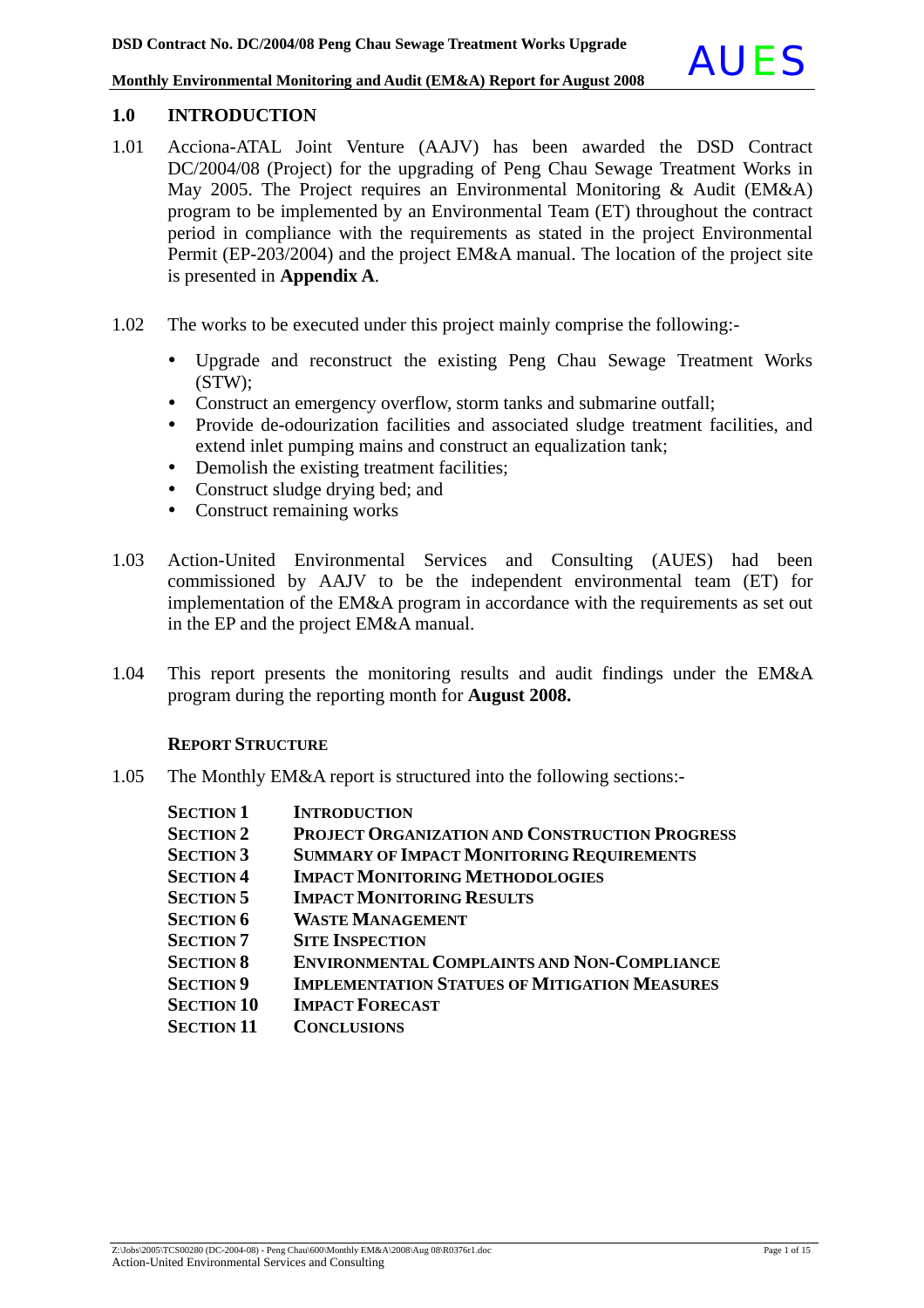### **PROJECT ORGANIZATION AND MANAGEMENT STRUCTURE**

2.01 The organization chart and lines of communication with respect to the on-site environmental management and monitoring program are shown in **Appendix B**.

### **CONSTRUCTION PROGRESS**

2.02 A summary of the major construction activities undertaken in this reporting month is shown in **Table 2-1**.

| <b>Locations</b> | <b>Description of Construction Activities</b> |
|------------------|-----------------------------------------------|
| Portion P        |                                               |
| Portion Q        |                                               |
|                  | Glazing works of Drying Bed House;            |
| Portion R        | Paving works construction; and                |
|                  | Painting works at NSTC and DBH                |
| Portion S        |                                               |
| Area A           |                                               |
| Area B           |                                               |
| Area C           | Removing existing concrete slab               |

### **Table 2-1 Major Construction Activities in the Reporting Month**

### **SUMMARY OF ENVIRONMENTAL SUBMISSIONS**

2.03 A summary of the relevant permits, licences, and/or notifications on environmental protection for the Project during this reporting month is presented in **Table 2-2***.*

| Table 2-2 Status of Environmental Licenses and Permits |
|--------------------------------------------------------|
|                                                        |

| <b>Items</b> | <b>Item Description</b>                                                                                         | <b>License/Permit Status</b> |
|--------------|-----------------------------------------------------------------------------------------------------------------|------------------------------|
|              | Environmental Permit No.: EP-203/2004                                                                           | Issued at 30 November 2004   |
| 2            | Air Pollution Control (Construction Dust)                                                                       | Notified EPD on 17 June 2005 |
| 3            | Water Pollution Control (Discharge Licence) No.: EP890/W2/XE005                                                 | Valid to 30 September 2010   |
| 4            | Chemical Waste Producer Registration No.: WPN:5213-976-N2449-01                                                 | Registration on 03 June 2005 |
| 5            | Exemption for site concrete batching plant licence                                                              | Issued at 21 October 2005    |
| 6            | Exemption Account for Disposal of Construction Waste (Account Valid until 27 September 2008<br>Number: 5000577) |                              |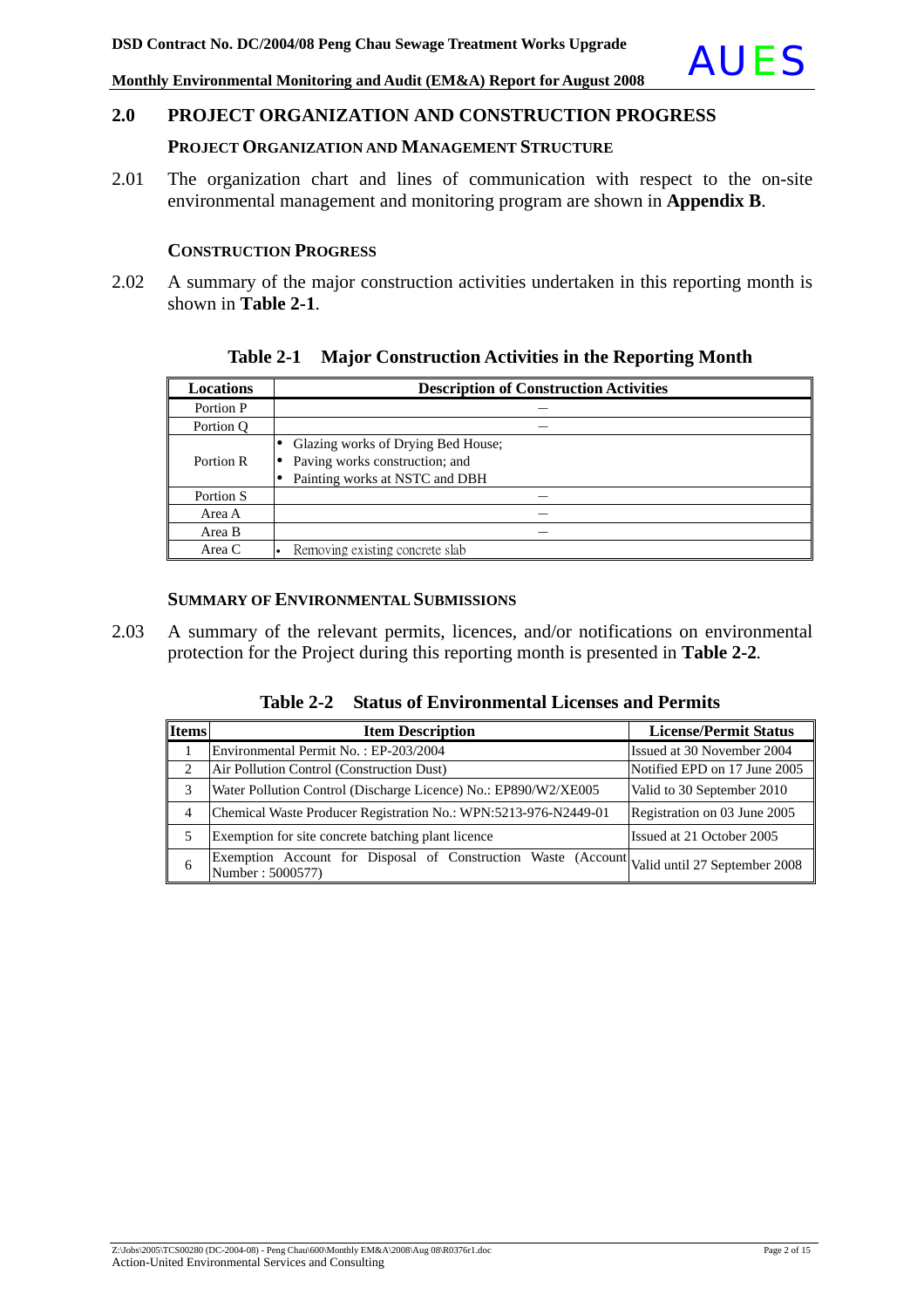### **3.0 SUMMARY OF IMPACT MONITORING REQUIREMENTS**

- 3.01 Environmental monitoring and audit requirements are set out in the project EM&A manual. Air quality, construction noise and marine water quality have been identified as the key environmental issues under this project during the construction phase.
- 3.02 A summary of the EM&A requirements for air quality, construction noise and marine water quality monitoring are shown in **Table 3-1***.* The designated station/locations for air quality, construction noise and marine water quality monitoring are shown in **Appendix C**.

| <b>Environmental Aspect</b> |                                                                  | <b>Monitoring Parameters</b>                                                                        |
|-----------------------------|------------------------------------------------------------------|-----------------------------------------------------------------------------------------------------|
| Air Ouality                 | 1-Hour TSP                                                       |                                                                                                     |
|                             | 24-Hour TSP                                                      |                                                                                                     |
| <b>Construction Noise</b>   | $\text{Leq}_{(30\text{min})}$ during normal working hours        |                                                                                                     |
|                             | Supplementary $L_{10}$ and $L_{90}$ for reference.               |                                                                                                     |
| <b>Marine Water Quality</b> | Dissolved Oxygen (DO);<br>Temperature;<br>Turbidity;<br>pH:<br>٠ | Salinity:<br>Suspended Solids (SS);<br>٠<br>Ammonia Nitrogen; and<br>٠<br>Total Inorganic Nitrogen. |

**Table 3-1 Summary of EM&A Requirements**

- 3.03 Air quality monitoring is carried out once in every six days for 24-Hour TSP and 3 times every six days for 1-Hour TSP at the designated monitoring station.
- 3.04 Construction noise monitoring is conducted once in every six days at the designated monitoring station. Measurements of Leq<sub>(30min)</sub> shall be taken between 0700 and 1900 with supplementary  $L_{10}$  and  $L_{90}$  data will be collected.
- 3.05 Marine water quality monitoring is carried out 3 times every week at 4 designated monitoring locations (2 Control stations and 2 Impact stations).
- 3.06 The impact marine water quality monitoring program shall be conducted during the course of marine based construction activities of the Project.
- 3.07 A summary of the Action/Limit (A/L) Levels for air quality, construction noise and marine water quality are shown in **Tables 3-2, 3-3** and **3-4**.

| <b>Monitoring Location</b> | Action Level $(\mu g/m^3)$ |                   |              | Limit Level $(\mu g/m^3)$ |
|----------------------------|----------------------------|-------------------|--------------|---------------------------|
|                            | 1-Hour TSP                 | 24-Hour TSP       | 1-Hour TSP   | 24-Hour TSP               |
| ANI                        | $>$ or = 346               | $\gamma$ or = 163 | $>$ or = 500 | $>$ or = 260              |

| Table 3-2 Action and Limit Levels for Air Quality |
|---------------------------------------------------|
|                                                   |

| Table 3-3 Action and Limit Levels for Construction Noise |  |
|----------------------------------------------------------|--|
|----------------------------------------------------------|--|

| <b>Monitoring Period</b> |       |               |  | Action Level in $dB(A)$ |  |  |                                     | Limit Level in $dB(A)$ |
|--------------------------|-------|---------------|--|-------------------------|--|--|-------------------------------------|------------------------|
| 0700-1900                | hours | <sub>on</sub> |  |                         |  |  | normall When one or more documented | $>$ 75 dB(A)           |
| weekdavs                 |       |               |  | complaint was received  |  |  |                                     |                        |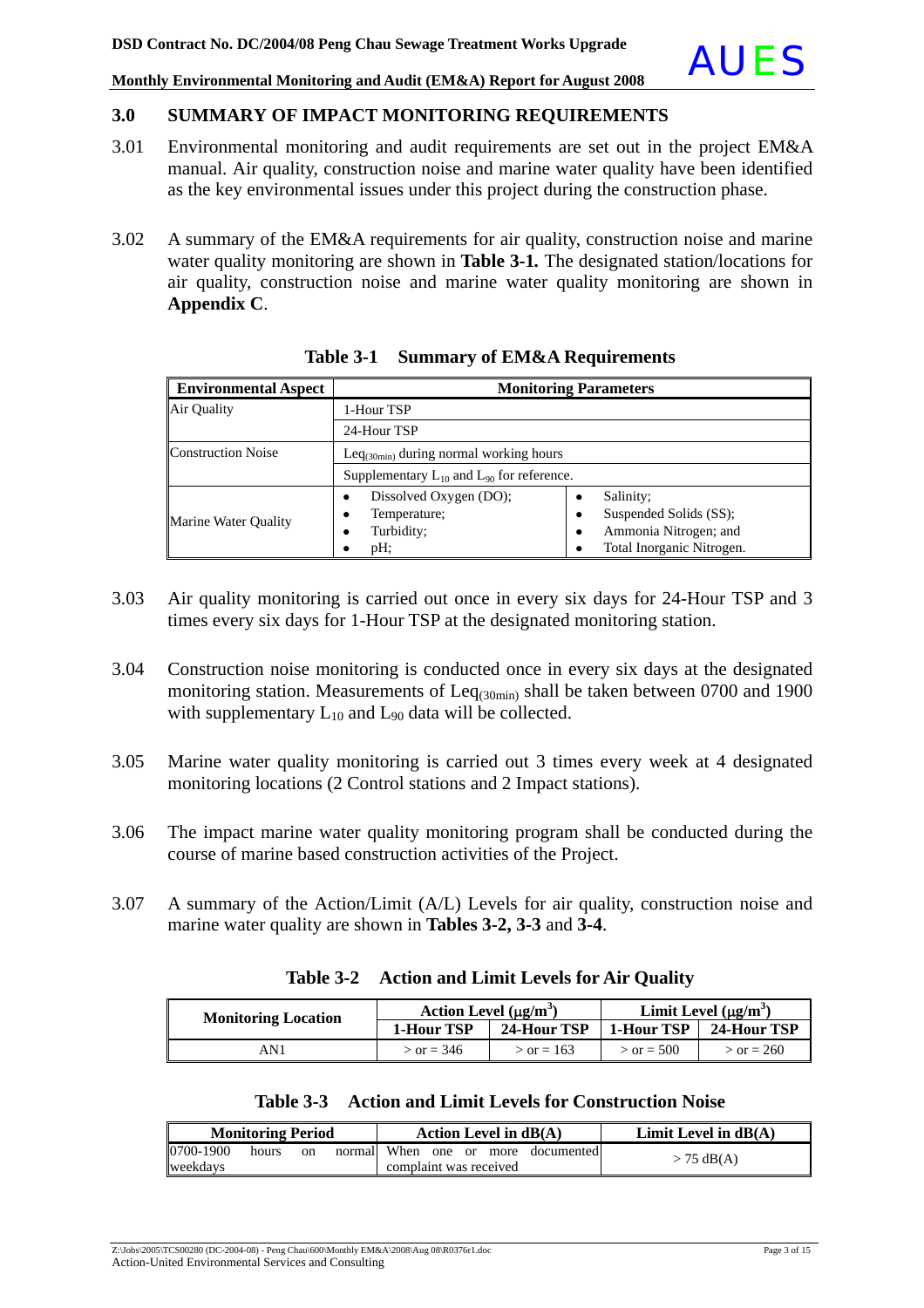

| <b>Parameters</b> |                           | <b>Action Level</b>                                                                   | <b>Limit Level</b>                                                                    |  |  |
|-------------------|---------------------------|---------------------------------------------------------------------------------------|---------------------------------------------------------------------------------------|--|--|
| <b>DO</b><br>mg/L | Surface $\&$<br>Mid-depth | $\epsilon$ or = 4.1                                                                   | $\epsilon$ or = 3.9                                                                   |  |  |
|                   | <b>Bottom</b>             | $\rm <$ or =3.3                                                                       | $\epsilon$ or = 2.0                                                                   |  |  |
| Turbidity, NTU    |                           | 6.2 or 120% of upstream control station's<br>SS at the same tide of the same day.     | 7.5 or 130% of upstream control station's<br>SS at the same tide of the same day.     |  |  |
| SS, mg/L          |                           | 17.6 or 120% of upstream control<br>station's SS at the same tide of the same<br>day. | 20.2 or 130% of upstream control<br>station's SS at the same tide of the same<br>day. |  |  |
| $NH3-N$ , mg/L    |                           | $>$ or = 0.16                                                                         | $>$ or = 0.22                                                                         |  |  |
| TIN, mg/L         |                           | $>$ or = 0.91                                                                         | $>$ or = 0.94                                                                         |  |  |
|                   | E.Coli, cfu/100mL         | $>$ or = 374                                                                          | $>$ or = 610                                                                          |  |  |

**Table 3-4 Action and Limit Levels for Marine Water Quality** 

3.08 The Event Action Plan for air quality, construction noise and marine water quality has been implemented in this project. Details of the Event Action Plan were presented in the First Impact EM&A report.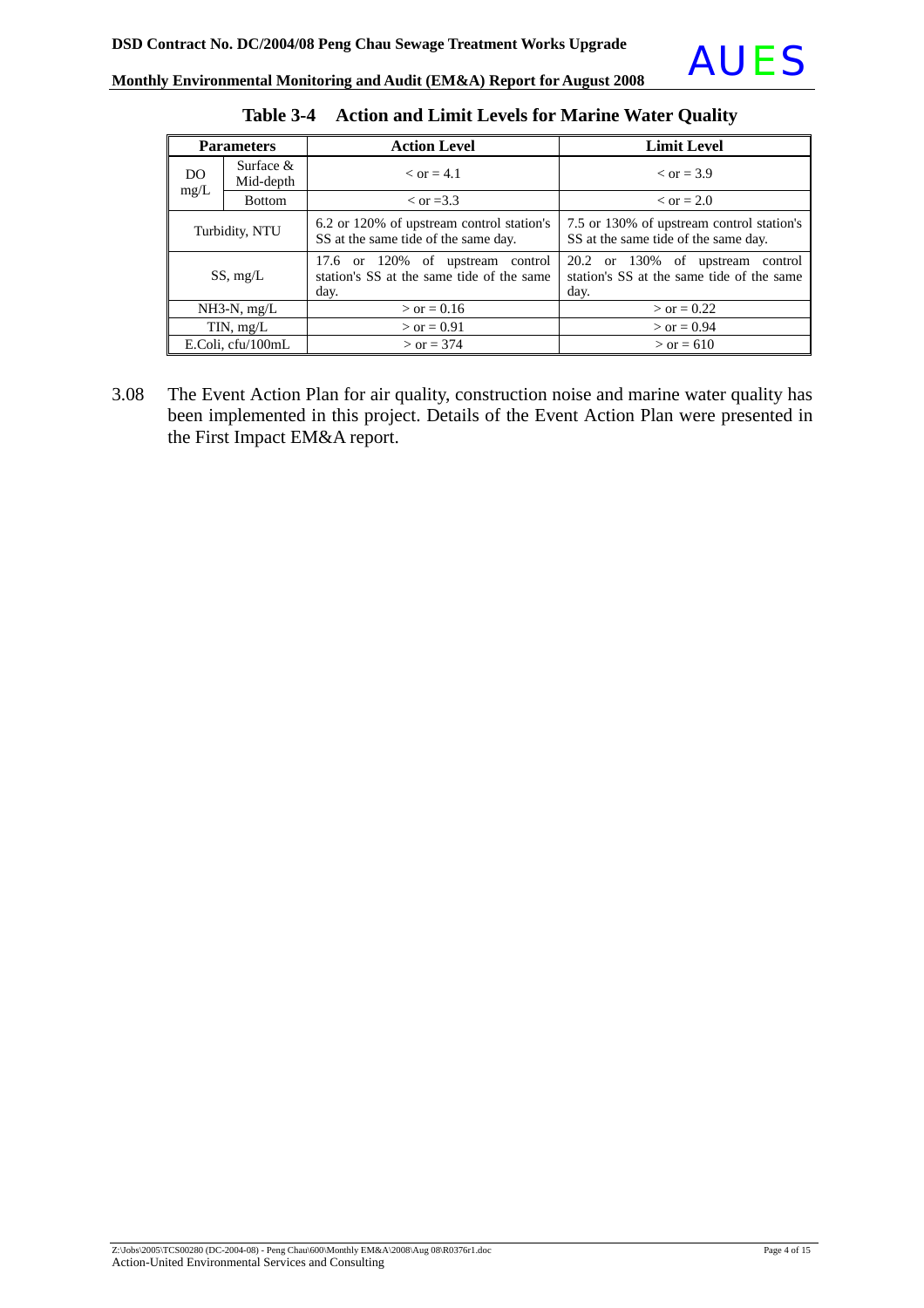### **4.0 IMPACT MONITORING METHDOLOGY**

### **MONITORING LOCATIONS**

- 4.01 There is one designated station for air quality and construction noise monitoring and four (4) designated locations for marine water quality monitoring. Their locations are shown in **Tables 4-1** and **4-2** and geographically in **Appendix C**.
- 4.02 Owing to the residents' refusal of providing access to the designated air quality and construction noise station, an alternative air and noise monitoring station was proposed and approved by EPD (Ref: (2) EP2/N9/F/93 IV) on 14 July 2005. The approved alternative air and noise station is located at the abutment (Portion P) within the site boundary next to the sensitive receiver Sea Crest Villa.

### **Table 4-1 Location of Air Quality and Noise Monitoring Station**

| <b>Station ID</b> | <b>Description</b>                            |
|-------------------|-----------------------------------------------|
| AN 1              | Abutment at Portion P next to Sea Crest Villa |

## **Table 4-2 Locations of Marine Water Quality Monitoring**

| <b>Locations ID</b> | <b>Description</b>                 | Easting  | <b>Northing</b> |
|---------------------|------------------------------------|----------|-----------------|
| W1                  | Predicted Dredging Non-Impact Zone | 821279.0 | 816452.1        |
| W <sub>2</sub>      | Live Coral Area                    | 821573.2 | 816769.7        |
|                     | <b>Control Station</b>             | 821919.0 | 817155.0        |
|                     | <b>Control Station</b>             | 821443.2 | 816257.4        |

4.03 The installation of a wind monitoring station at the sensitive receivers or site offices was confirmed impractical. Use of meteorological data provided by the Peng Chau Station of the Hong Kong Observatory (HKO) has been adopted in this project since September 2005.

### **MONITORING FREQUENCY AND PERIOD**

### **1-HOUR TSPMONITORING**

4.04 All 1-Hour TSP monitoring was conducted at the EPD-approved alternative station three times every 6 days.

### **24-HOUR TSPMONITORING**

4.05 All 24-Hour TSP monitoring was conducted at the EPD-approved alternative station once every six days.

### **CONSTRUCTION NOISE MONITORING**

4.06 Impact construction noise monitoring was undertaken at the EPD approved alternative location weekly.

### **MARINE WATER QUALITY MONITORING**

4.07 Since the submarine work was completed on 01 August 2006, therefore no impact water quality monitoring had been undertaken in this reporting period. According to the EM&A Clause 4.32, post water quality monitoring had been conducted from 02 August 2006 to 01 September 2006. All the measurement results at the control/impact stations were within the baseline range. The monitoring results were presented in the pervious Monthly EM&A Report (September 2006).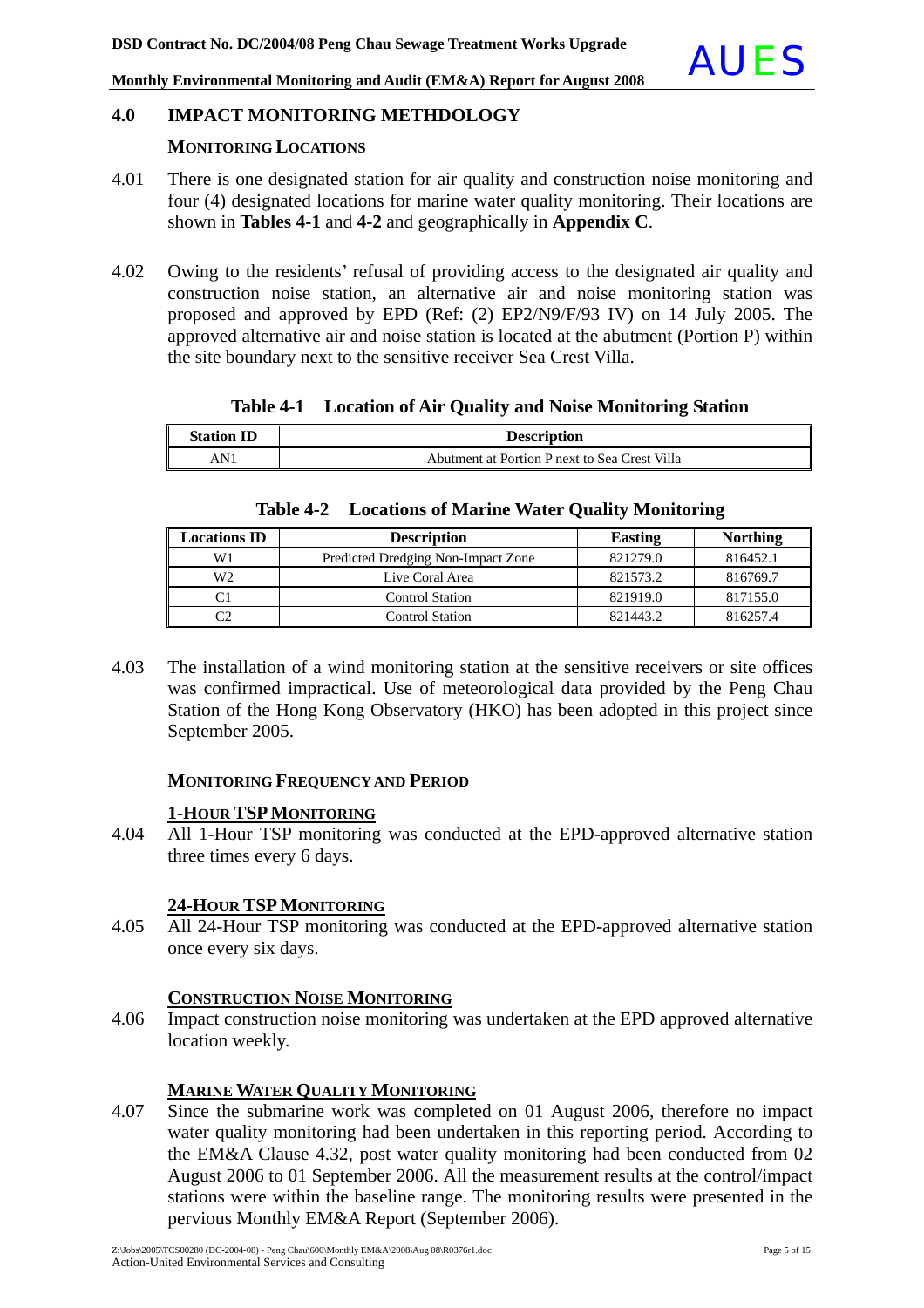

### **MONITORING EQUIPMENT**

4.08 The monitoring equipment used by the ET in the EM&A program is presented in the **Table 4-3**.

| <b>Environmental Aspect</b> | <b>Parameters</b>            | <b>Monitoring Equipment</b>    |
|-----------------------------|------------------------------|--------------------------------|
| Marine Water Quality        | Dissolved Oxygen             | <b>YSI 85</b>                  |
|                             | Temperature                  | <b>YSI 85</b>                  |
|                             | Turbidity                    | HACH 2100P                     |
| Air Quality                 | 1-Hour TSP                   | Sibata LD-3                    |
|                             | 24-Hour TSP                  | Tisch High Volume Sampler 515N |
| <b>Construction Noise</b>   | Leq30                        | <b>B&amp;K</b> Type 2238       |
|                             | <b>Acoustical Calibrator</b> | <b>B&amp;K</b> Type 4231       |

|  |  | Table 4-3 Monitoring Equipment Used in EM&A Program |
|--|--|-----------------------------------------------------|
|--|--|-----------------------------------------------------|

### **1-HOUR TSPMONITORING**

4.09 Measurement of 1-Hour TSP monitoring was taken by a Sibata LD-3 Laser Dust Meter that is a portable and battery-operated laser photometer capable of performing real time 1-Hour TSP measurements. A comparison test with HVS was carried out prior to baseline monitoring in compliance with the EM&A requirements and a conversion factor for direct reading of the dust meter has been established.

### **24-HOUR TSPMONITORING**

- 4.10 The 24-Hour TSP monitoring was carried out by a High Volume Sampler (HVS) in compliance with the project EM&A Manual. The HVS employed complied with the PS specifications including.
	- Power supply of 220v/50 Hz for 24-Hour continuous operation;
	- $\cdot$  0.6-1.7 m<sup>3</sup>/min (20-60 SCFM) adjustable flow rate;
	- A 7-day mechanical timer for 24-Hour operation;
	- An elapsed time indicator with  $\pm 2$  minutes accuracy for 24-Hour operation;
	- Minimum exposed area of  $63 \text{ in}^2$ ;
	- Flow control accuracy of  $\pm 2.5$ % deviation over 24-Hour operation;
	- An anodized aluminum shelter to protect the filter and sampler;
	- A motor speed-voltage control to control mass flow rate with accuracy of  $\pm 2.5\%$ deviation over 24-Hour sampling period;
	- Provision of a flow recorder for continuous monitoring;
	- Provision of a peaked roof inlet;
	- Incorporation with a manometer; and
	- An 8"x10" stainless steel filter holder to hold, seal and easy to change the filter paper.
- 4.11 The filter papers used in 24-Hour TSP monitoring were of size 8"x10" and provided by a local HOKLAS-accredited laboratory, ALS Techichem Pty (HK) Limited (HOKLAS No. 66). The filters papers after measurements were returned to the laboratory for the required treatment and analysis.

### **WIND DATA MONITORING**

4.12 The installation of a wind monitoring station at the sensitive receivers or site offices was confirmed impractical. The meteorological data for this project has been provided by the Hong Kong Observatory (HKO) Peng Chau Station upon IEC and EPD approval.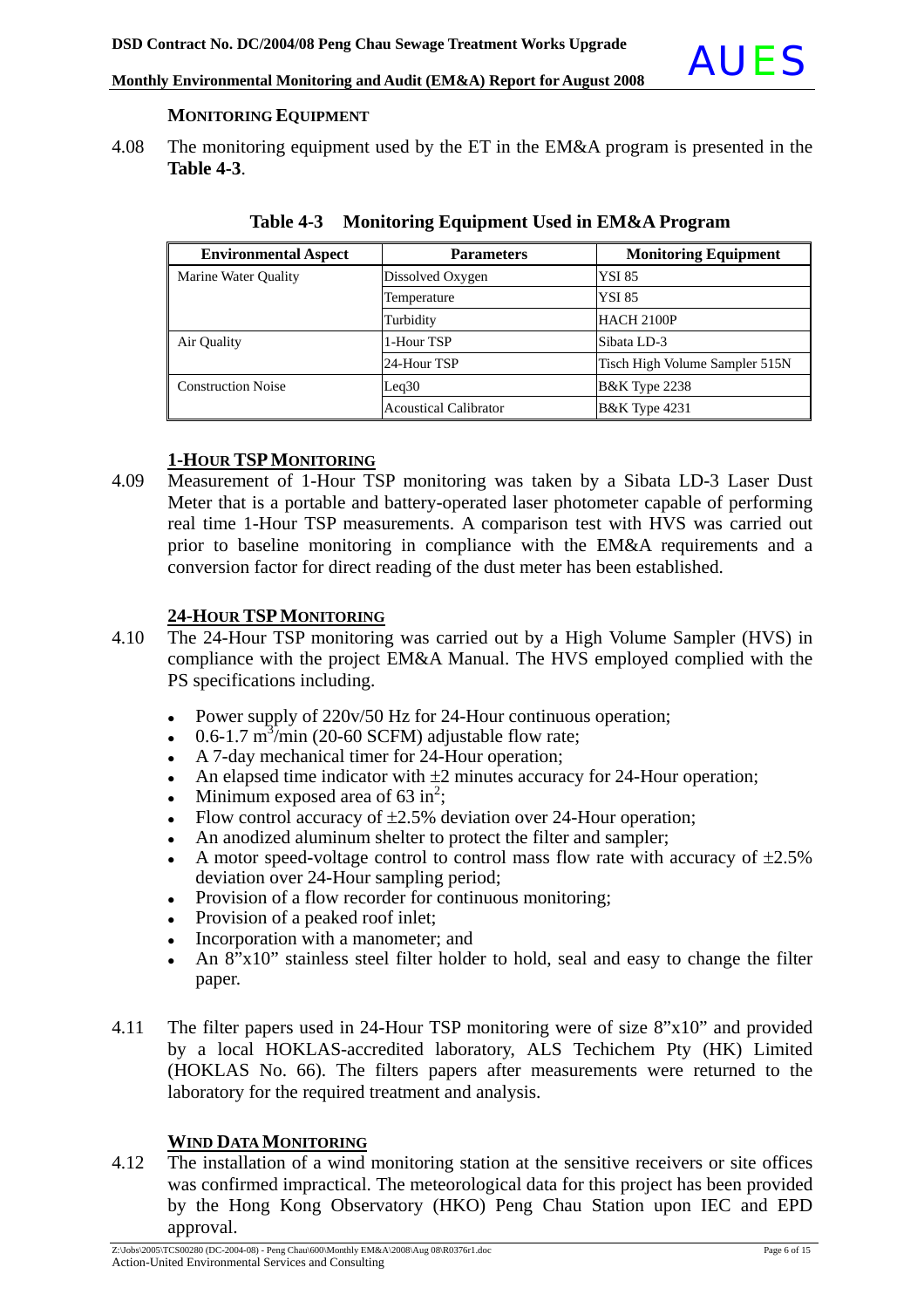### **NOISE MONITORING**

- 4.13 Noise measurements were taken in terms of the A-weighted equivalent sound pressure level (Leq) measured in decibels (dB). Supplementary statistical results such as  $L_{10}$ and L90 were also obtained for reference.
- 4.14 Hand-held sound level meters and associated acoustical calibrators in compliance with the International Electrotechnical Commission (IEC) Publication 651:1979 (Type 1) and 804:1985 (Type 1) specifications were used for taking the impact noise measurements.
- 4.15 Windshield was fitted in all measurements. All noise measurements were made with the meter set to FAST response and on the A-weighted equivalent continuous sound pressure level (Leq).
- 4.16 No noise measurement was carried out in the presence of fog, rain, wind with a steady speed exceeding 5 m/s or wind with gusts exceeding 10 m/s.

### **MARINE WATER QUALITY MONITORING**

- 4.17 The marine water quality monitoring was carried out in compliance with the project EM&A requirements. Monitored parameters include Dissolved Oxygen (DO), Temperature, Turbidity, Salinity, pH, Suspended Solids (SS) and Total Inorganic Nitrogen (TIN).
- 4.18 DO, temperature, turbidity, pH and salinity were measured in-situ whereas SS and TIN were determined in a HOKLAS accredited laboratory.
- 4.19 Marine water quality monitoring was conducted during mid-ebb and mid-flood at specified depths in compliance with the project EM&A Manual. Duplicate in-situ measurements were taken and duplicate samples were collected in accordance with HOKLAS requirements for QA/QC purposes.

### **LABORATORY MEASUREMENT/ANALYSIS**

4.20 Laboratory analyses of SS, TIN and ammonia nitrogen were carried out by a local HOKLAS- accredited laboratory, ALS Techichem Pty (HK) Limited (HOKLAS No. 066). The specified testing services provided by ALS as shown in **Table 4-4** are accredited under the HOKLAS Scheme.

| <b>Determinant</b>              | <b>Standard Method</b> | <b>Detection Limit</b> |
|---------------------------------|------------------------|------------------------|
| Suspended Solids (mg/L)         | ALS Method EA-025      | $2.0 \text{ mg/L}$     |
| Total Inorganic Nitrogen (mg/L) | ALS Method EK-055A     | $0.01 \text{ mg/L}$    |
| Ammonia Nitrogen (mg/L)         | ALS Method EK-055A     | $0.01 \text{ mg/L}$    |

**Table 4-4 Analytical Methods Applied to Marine Water Quality Samples**

### **EQUIPMENT CALIBRATION**

4.21 Initial calibration of the HVS was performed upon installation and thereafter at bi-monthly intervals in accordance with the manufacturer's instruction using the NIST-certified standard calibrator. The calibration data are properly documented and the records are maintained by ET for future reference.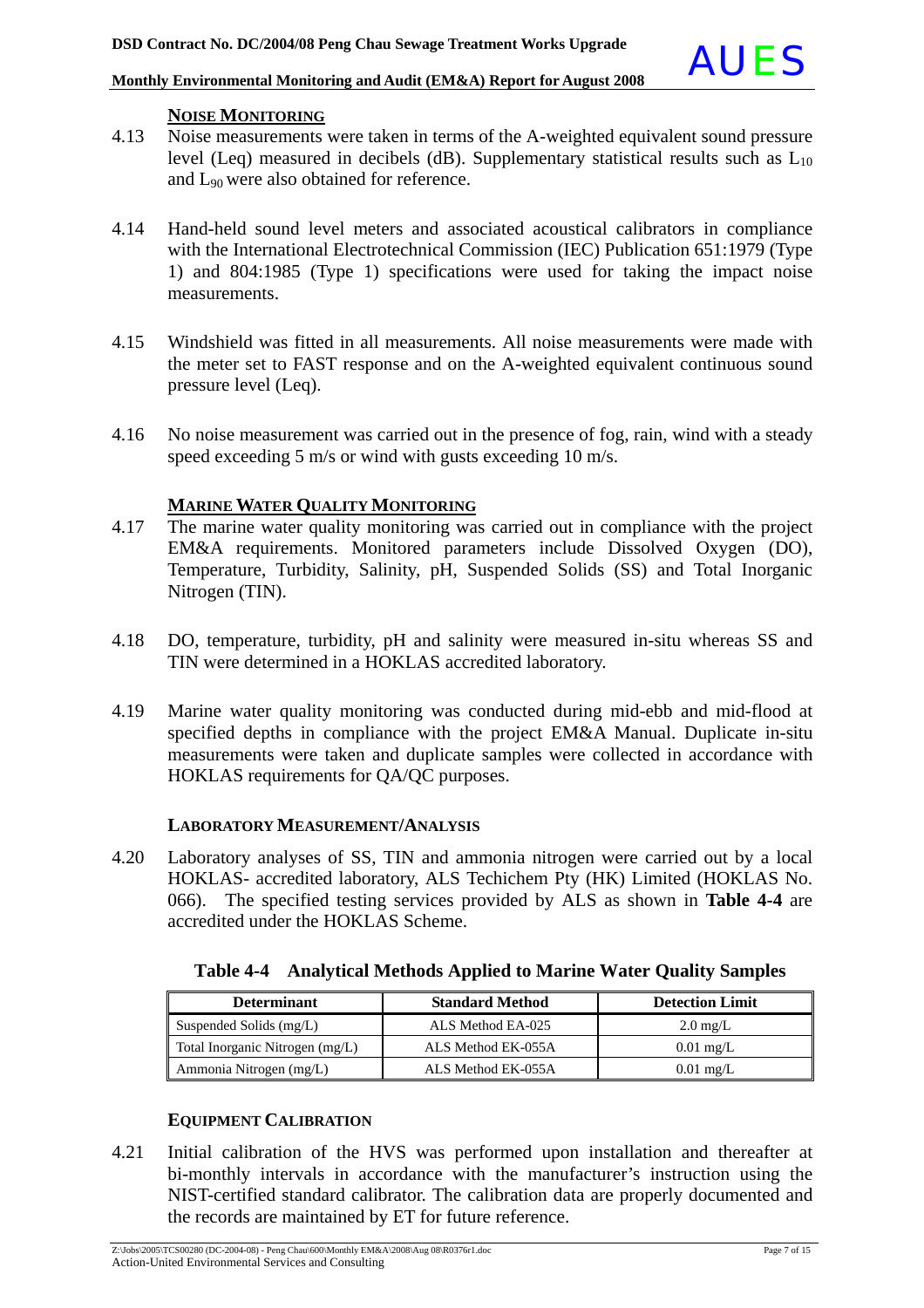

- 4.22 The 1-Hour TSP meter was calibrated by the supplier prior to purchase. Zero response of the equipment is checked before and after each monitoring event. A comparison test was carried out with a HVS. A conversion factor (K) of 4.0 was generated in accordance with the equipment manufacturer's instruction. The meter counts in minutes multiplied by the conversion factor will generate the equivalent dust concentration by HVS.
- 4.23 The sound level meters are calibrated using an acoustical calibrator prior to and after measurements. The meters are regularly calibrated in accordance with the manufacturer's instructions. Prior to and following each noise measurement, the accuracy of the sound level meter was checked using an acoustical calibrator generating a known sound pressure level at a known frequency. Measurements are considered valid only if the calibration levels before and after the noise measurement agree to within 1.0 dB.
- 4.24 All in-situ water monitoring instruments are checked, calibrated and certified by a HOKLAS accredited laboratory before use and subsequently re-calibrated at 3-monthly intervals. Responses of sensors and electrodes are checked with standard solutions before each use.
- 4.25 The calibration certificates of the monitoring equipment used during the impact monitoring program are attached in **Appendix D**.

### **DATA MANAGEMENT AND DATA QA/QC CONTROL**

- 4.26 The monitoring data recorded in the equipment e.g. 1-Hour TSP meters and noise meters are downloaded directly from the equipment at the end of each monitoring day. The downloaded monitoring data are input into a computerized database properly maintained by the ET. The laboratory results are input directly into the computerized database and QA/QC checked by personnel other than those who input the data.
- 4.27 For monitoring activities require laboratory analysis, the local laboratory follows the QA/QC requirements as set out under the HOKLAS scheme for all laboratory testing.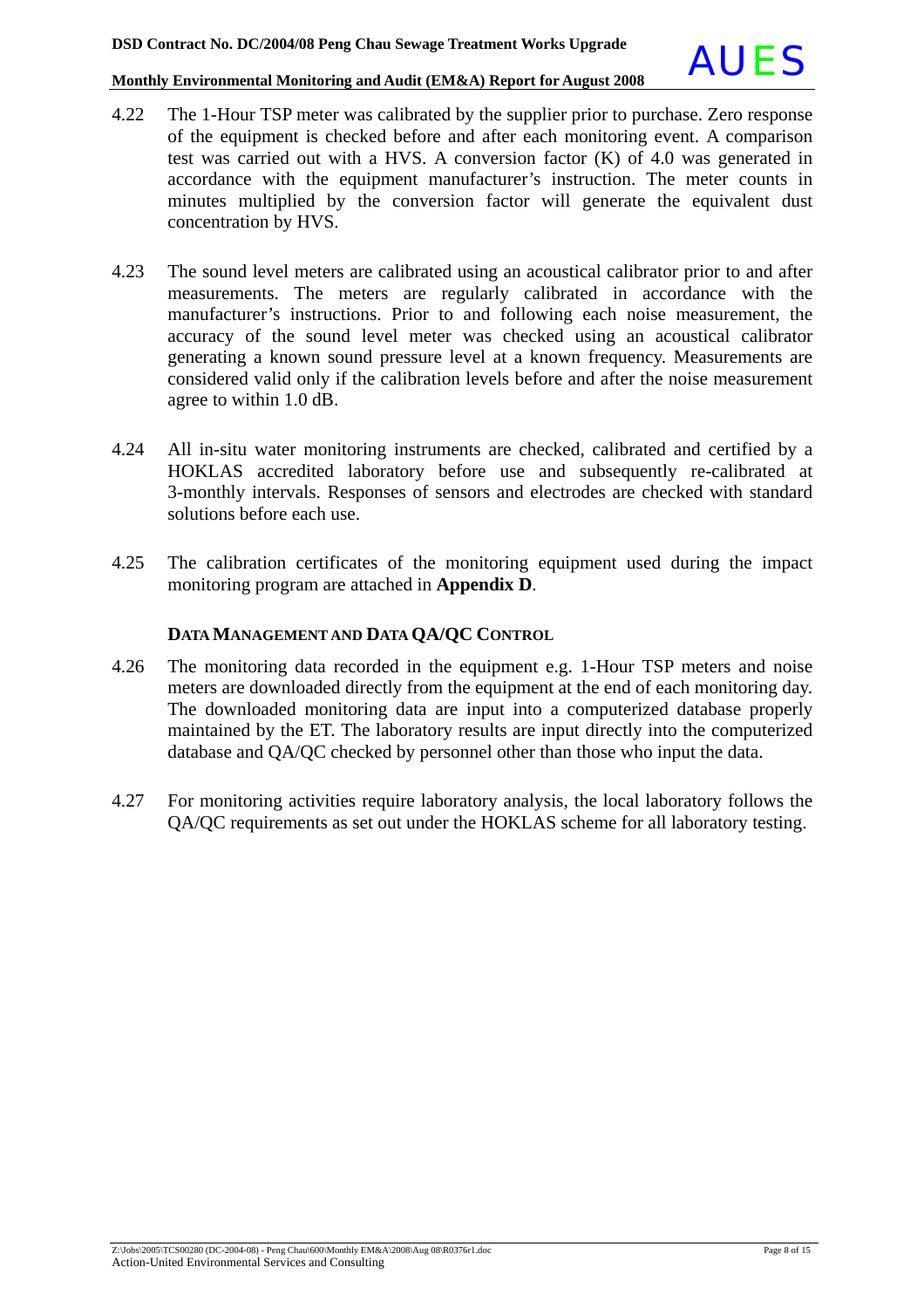### **5.0 IMPACT MONITORING RESULTS**

5.01 The impact EM&A program was carried out by the ET in compliance with the project EM&A Manual in this reporting period. The impact monitoring schedules are presented in **Appendix E** and the monitoring results are presented in the following sub-sections.

### **AIR QUALITY**

5.02 The impact air quality monitoring data is summarized in **Tables 5-1**. Graphical plots of the 1-Hour and 24-Hour TSP results are shown in **Appendix F** respectively.

| <b>Monitoring</b>   | 24-Hour TSP   | 1-Hour TSP Monitoring Results $(\mu g/m^3)$ |                   |                        |              |              |  |
|---------------------|---------------|---------------------------------------------|-------------------|------------------------|--------------|--------------|--|
| Date                | $(\mu g/m^3)$ | <b>Monitoring Date</b>                      | <b>Start Time</b> | 1 <sup>st</sup> Result | $2nd$ Result | $3rd$ Result |  |
| $4-Aug-08$          | 80            | $4-Au$ g-08                                 | 09:35             | 166                    | 150          | 146          |  |
| $9-Aug-08$          | 41            | $9-Aug-08$                                  | 13:00             | 63                     | 65           | 59           |  |
| $15-Aug-08$         | 14            | $15-Aug-08$                                 | 09:12             | 39                     | 35           | 34           |  |
| $21-Aug-08$         | 106           | $21-Aug-08$                                 | 13:00             | 54                     | 56           | 59           |  |
| $27-Aug-08$         | 11            | $27$ -Aug- $08$                             | 13:00             | 22                     | 20           | 21           |  |
| <b>Action Level</b> | $>$ or = 163  | $\blacksquare$                              |                   |                        | $>$ or = 346 |              |  |
| <b>Limit Level</b>  | $>$ or = 260  |                                             |                   | $>$ or = 500           |              |              |  |

**Table 5-1 Summary of 24-Hour and 1-Hour TSP Monitoring Results** 

Note: \* Exceedances are in bold and underline.

- 5.03 No Action/Limit Level exceedance of 1-Hour and 24-Hour TSP measurements were recorded in this reporting month.
- 5.04 The meteorological data in this reporting month are summarized in **Appendix G**.

### **CONSTRUCTION NOISE**

5.05 The impact noise monitoring results are summarized in **Table 5-2**. Graphical plots of the monitoring data are presented in **Appendix F**.

| Date               | <b>Start</b><br>Time | 1st<br>Leq5 | 2nd<br>Leg5 | 3rd<br>Leq5 | 4th<br>Leq5 | 5th<br>Leq5 | $6^{\rm th}$<br>Leq5 | Leq30        | Corrected*<br>Leq30 |
|--------------------|----------------------|-------------|-------------|-------------|-------------|-------------|----------------------|--------------|---------------------|
| $4-Aug-08$         | 09:50                | 59.9        | 53.1        | 56.5        | 51.8        | 58.8        | 54.4                 | 56.7         | 59.7                |
| $9-Aug-08$         | 13:33                | 60.3        | 58.7        | 62.4        | 61.7        | 59.9        | 57.1                 | 60.4         | 63.4                |
| $15-Aug-08$        | 09:50                | 65.6        | 67.4        | 60.9        | 60.7        | 67.0        | 62.6                 | 64.9         | 67.9                |
| $21-Aug-08$        | 13:00                | 55.7        | 58.2        | 49.3        | 54.0        | 56.7        | 53.1                 | 55.3         | 58.3                |
| $27-Aug-08$        | 13:20                | 65.0        | 54.3        | 66.0        | 63.0        | 65.3        | 67.6                 | 64.9         | 67.9                |
| <b>Limit Level</b> |                      | ۰           |             |             |             |             |                      | $> 75$ dB(A) |                     |

**Table 5-2 Summary of Construction Noise Monitoring Results** 

Note: \* A façade correction of +3 dB(A) has been added according to acoustical principles and EPD guidelines.

### **MARINE WATER QUALITY**

- 5.06 No marine water quality impact monitoring was required in this reporting month since all marine based construction works had been completed on 01 August 2006.
- 5.07 Based on the Project EM&A Manual Clause 4.32, the post marine water quality monitoring had been conducted from 02 August 2006 to 01 September 2006. All the measurement results at the control/impact stations were within the baseline range and presented in the pervious Monthly EM&A Report (September 2006).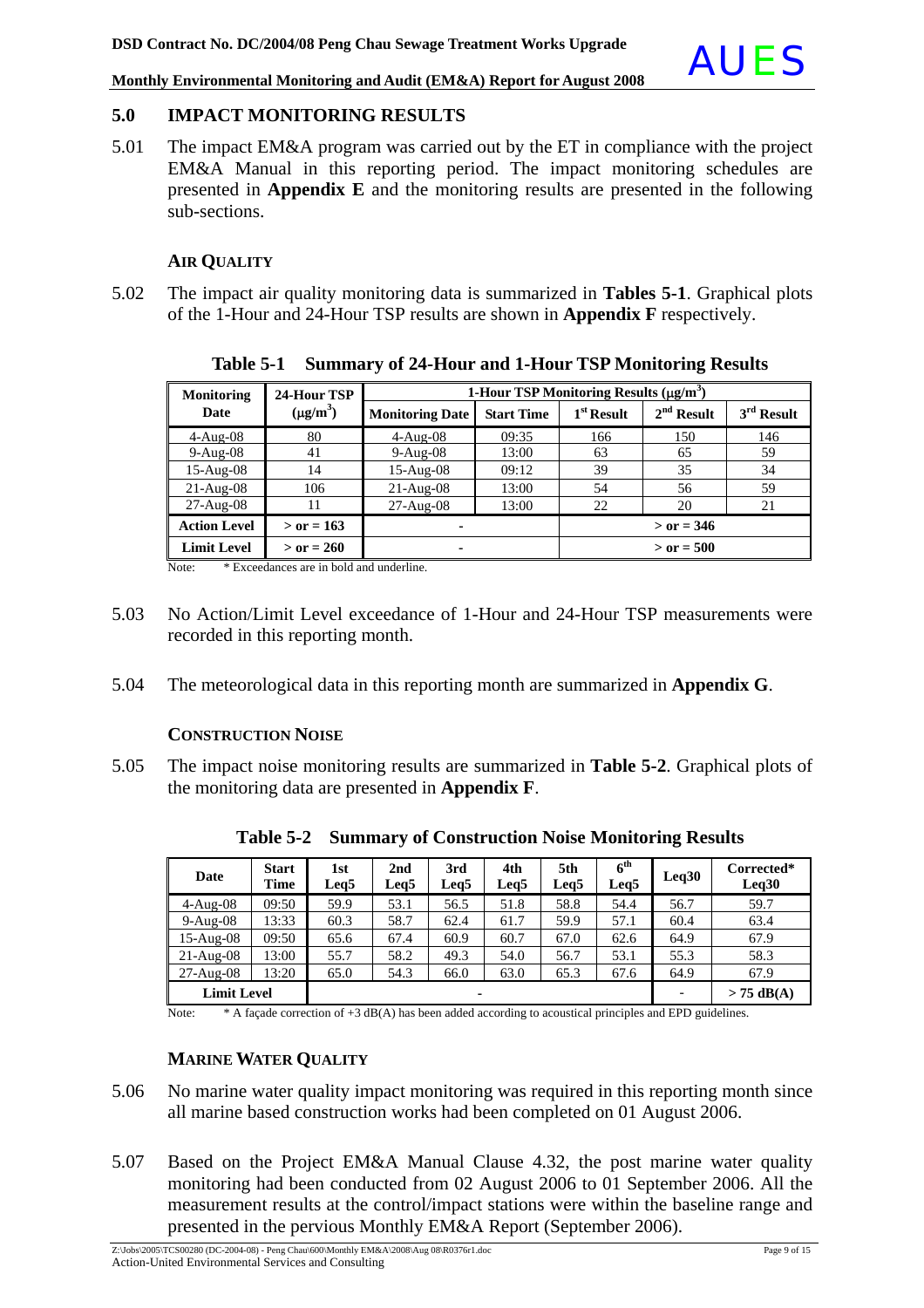### **6.0 WASTE MANAGEMENT**

6.01 The waste management inspection carried by ET was performed on 29 August 2008 in this reporting month, no observation was recorded.

### **RECORDS OF WASTE QUANTITIES**

- 6.02 All types of waste arising from the construction work are classified into the following:-
	- Excavated material;
	- Construction & demolition (C&D) material;
	- Chemical waste: and
	- General refuse
- 6.03 The quantities of waste for disposal in this reporting month are summarized in **Tables 6-1** and **6-2.** Whenever possible, materials were reused on-site as far as practicable.

| <b>Type of Waste</b>                                          | Quantity | <b>Disposal Locations</b>   |
|---------------------------------------------------------------|----------|-----------------------------|
| Excavated Material (Spent lube oil) (Liters)                  |          | N/A                         |
| Empty Site Vehicle Batteries (Nos.)                           |          | N/A                         |
| Excavated material (Uncontaminated) $(m^3)$                   | 18.85    | Peng Chau Transfer Facility |
| Broken Rock $(m^3)$                                           |          | Peng Chau Transfer Facility |
| Construction & Demolition Material (Inert) (tons)             | 141.13   | Peng Chau Transfer Facility |
| Construction & Demolition Material (Non-Inert) (tons)         |          | N/A                         |
| Asbestos C&D Materials $(m^3)$                                |          | N/A                         |
| Chemical Waste (Liters)                                       |          | N/A                         |
| Wastewater Collected for Off-site Treatment (m <sup>3</sup> ) |          | N/A                         |
| General Refuse (tons)                                         |          | Peng Chau Transfer Facility |
| Dredged Materials $(m^3)$                                     |          | N/A                         |

**Table 6-1 Summary of Waste Quantities for Disposal**

**Table 6-2 Summary of Quantities of Recycling Materials**

| <b>Type of Waste</b>  | Ouantitv | <b>Disposal Locations</b> |
|-----------------------|----------|---------------------------|
| Recycled Metal (kg)   |          | NΑ                        |
| Recycled Paper (kg)   |          | NA                        |
| Recycled Plastic (kg) |          | NΑ                        |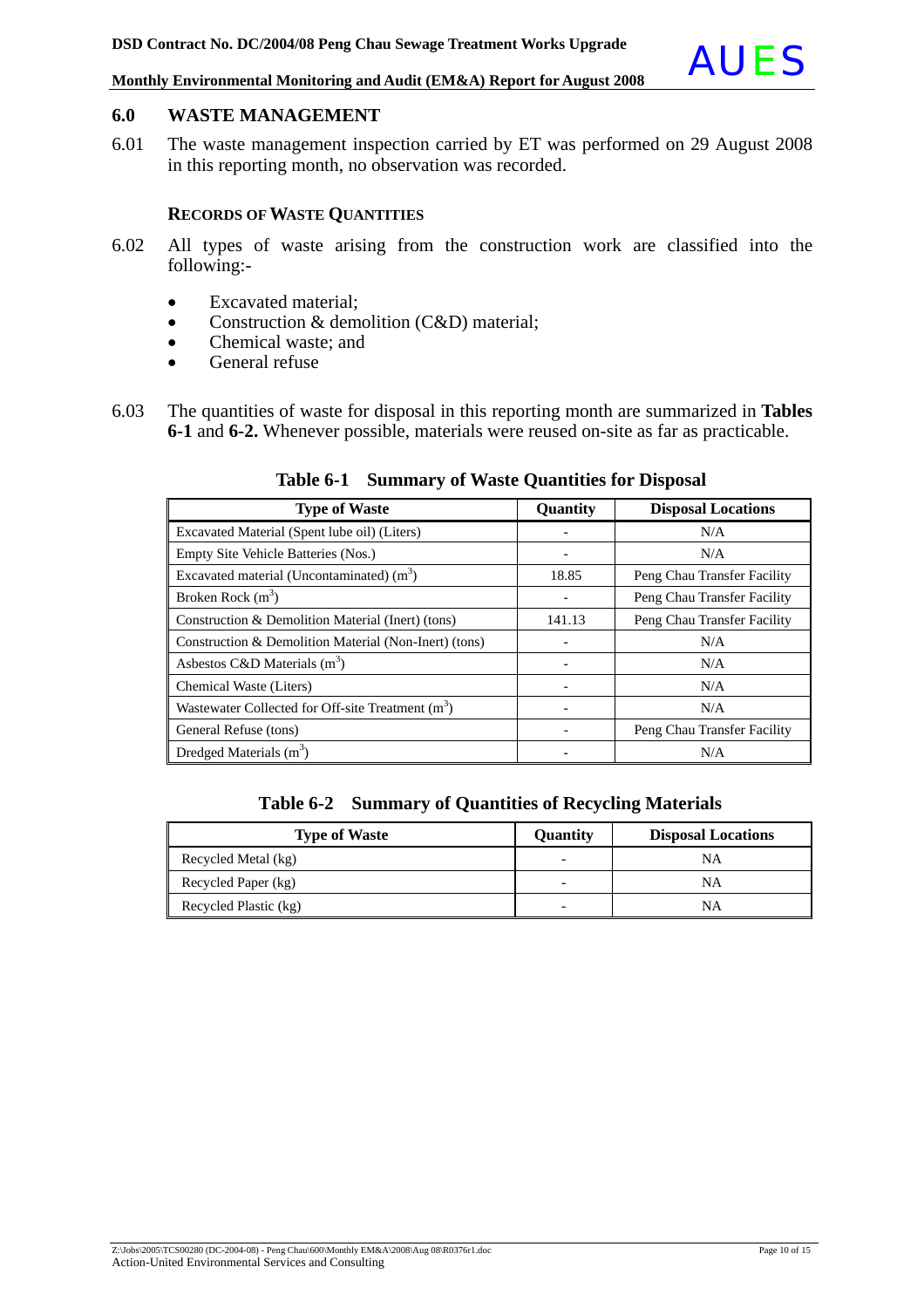### **7.0 SITE INSPECTION**

- 7.01 Representatives of the Engineer and the Contractor carried out joint site inspection every week to evaluate the site environmental performance. The monthly joint IEC site audit was carried out on 29 August 2008. No non-compliance was noted and some observations were made on general site housekeeping and equipments maintenance.
- 7.02 Details of the observations and recommendations were recorded during the joint site inspection as follows:
	- The Contractor was reminded to cover the stocks of dusty materials not being used by impervious sheeting;
	- The Contractor was reminded to dispose of the C&D wastes properly, especially for chemical waste which should be collected by licensed chemical waste collector.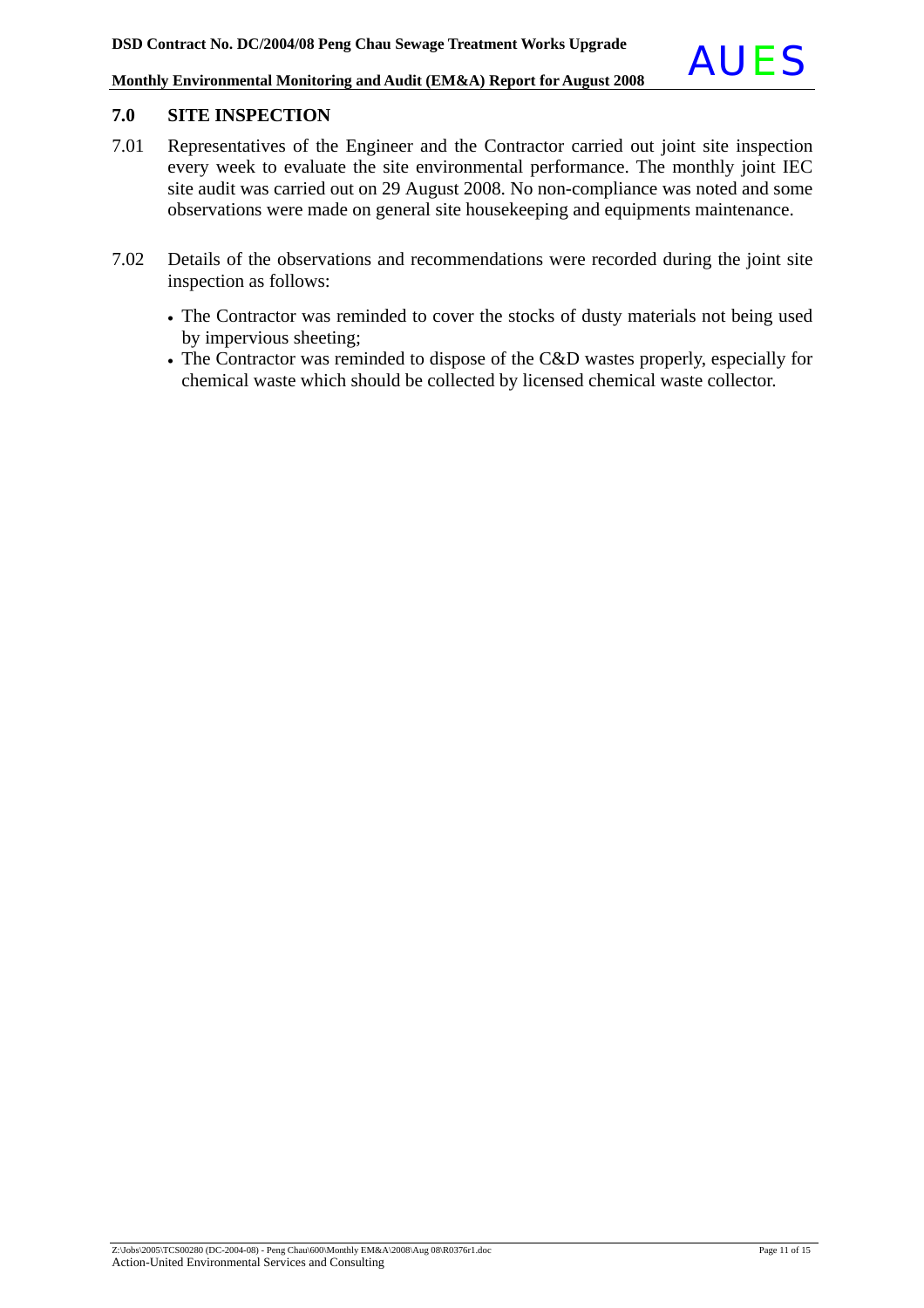## **8.0 ENVIRONMENTAL COMPLAINT AND NON-COMPLIANCE ENVIRONMENTAL COMPLAINT AND PROSECUTION**

- 8.01 No environmental complaint was received in this reporting month. The statistical summary table of environmental complaint is presented in **Table 8-1**.
- 8.02 No environmental summons and prosecution was received in this reporting month.

| <b>Reporting Month</b>  | <b>Complaint Statistics</b> |                   |                         |  |  |  |  |
|-------------------------|-----------------------------|-------------------|-------------------------|--|--|--|--|
|                         | <b>Frequency</b>            | <b>Cumulative</b> | <b>Complaint Nature</b> |  |  |  |  |
| August – December 2005  |                             |                   | NA                      |  |  |  |  |
| January – December 2006 |                             |                   | NA                      |  |  |  |  |
| January – December 2007 |                             |                   | <b>NA</b>               |  |  |  |  |
| January - July $2008$   |                             |                   | NA                      |  |  |  |  |
| August 2008             |                             |                   | NA                      |  |  |  |  |

### **Table 8-1 Statistical Summary of Environmental Complaints**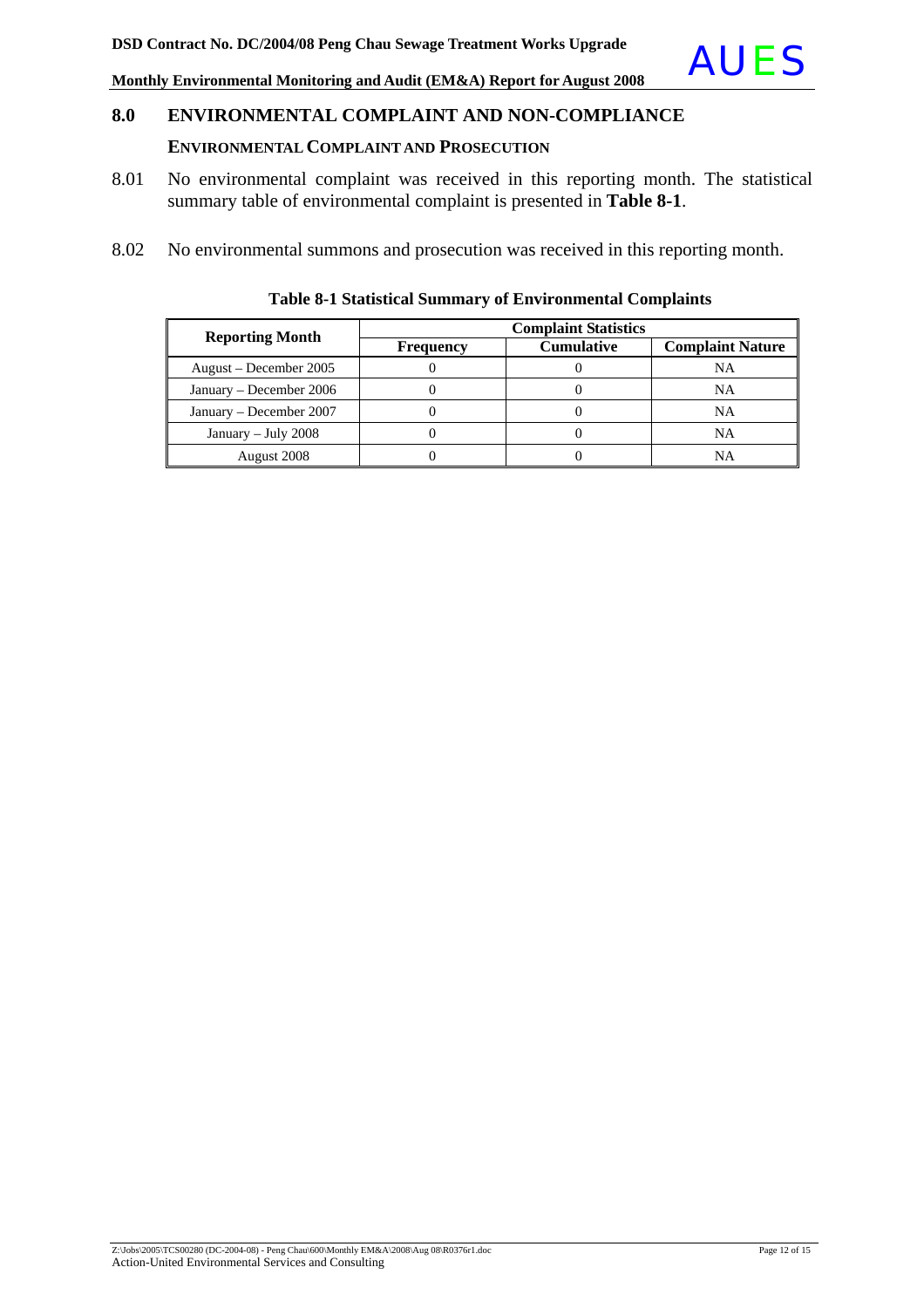### **9.0 IMPLEMENTATION STATUS OF MITIGATION MEASURES**

- 9.01 AAJV has been implementing the required environmental mitigation measures according to the project Mitigation Implementation Schedule. The implementation schedule with mitigation measures is presented in the First Impact EM&A report.
- 9.02 A summary of environmental mitigation measures generally implemented by AAJV in this reporting month is presented as follows:

### Water Quality

- Wastewater were appropriately treated by treatment facilities:
- Drainage channels were provided to convey run-off into the treatment facilities;
- Drainage systems were regularly and adequately maintained.

### Landscaping

- Tree protection measures were provided to existing trees;
- No tree was unnecessarily lopped or felled.

### Air Quality

- Vehicles were cleaned of mud and debris before leaving the site;
- Site vehicles were limited to within 15 km/hr;
- Public roads around the site entrance/exit had been kept clean and free from dust;
- Dust suppression measures were properly implemented to reduce dust emission from stockpile.

### Construction Noise

- Works and equipment were located to minimize noise nuisance from the nearest sensitive receiver;
- Idle equipments were either turned off or throttled down;
- Some of the Powered Mechanical Equipments were covered or shielded by appropriate acoustic materials if practicable.

### Waste and Chemical Management

- Wastes were properly segregated into inert and non-inert in appropriate containers/areas;
- Excavated materials were reused where practicable.
- A chemical waste storage area had been provided on site;

### • General

• The site was generally kept tidy and clean.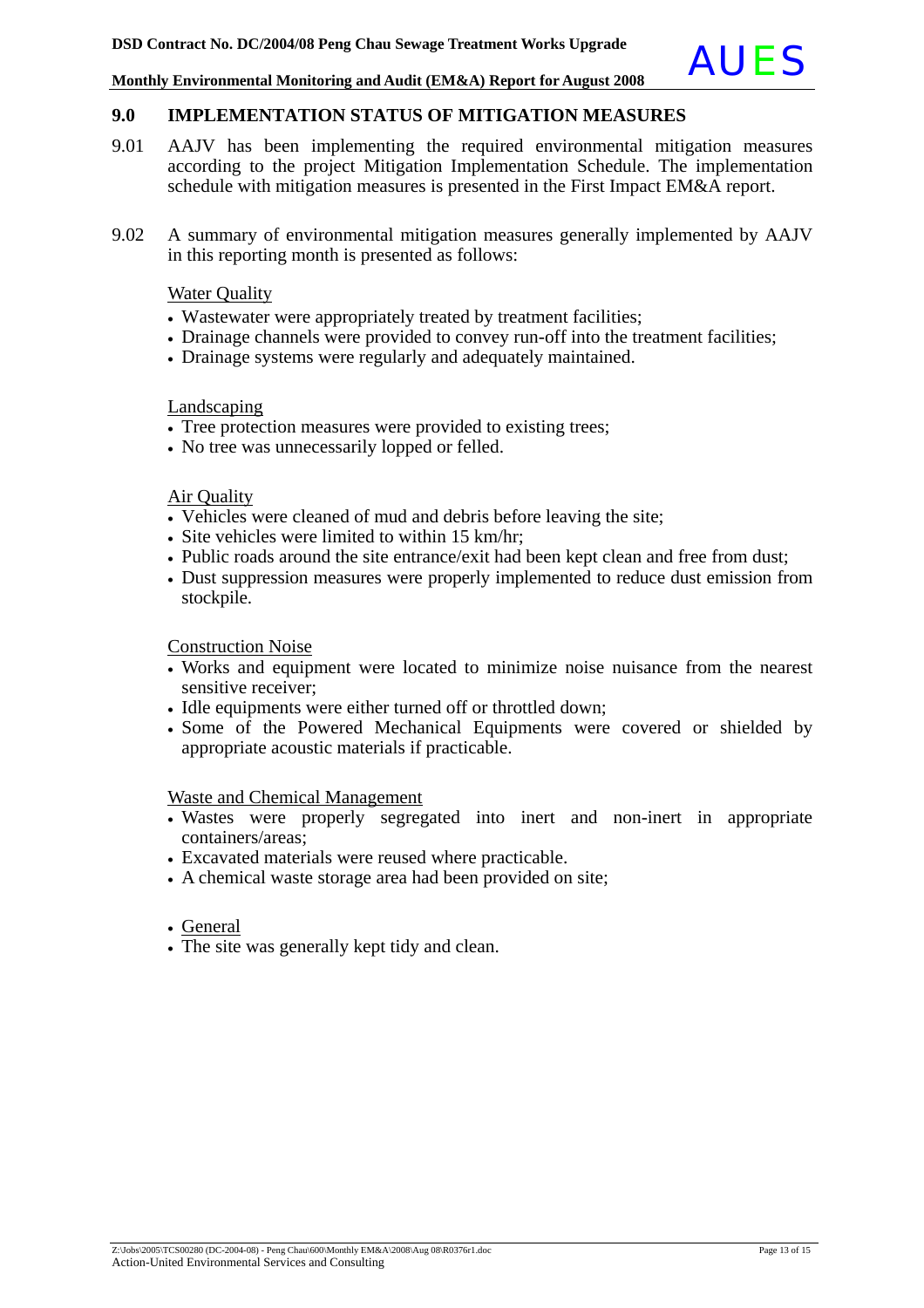### **KEY ISSUES FOR THE COMING MONTH**

- 10.01 In according to the Contractor information via e-mail, the major construction activity of the captioned project will be completed at the end of **August 2008**. Therefore, the EM&A program will terminate at end of August 2008 and no environmental monitoring will be conducted after 31 August 2008. Since no major construction activity will undertake after 31 August 2008, no environmental issues to be considered in the coming month.
- 10.02 The tentative 3-month rolling program is presented in **Appendix H**.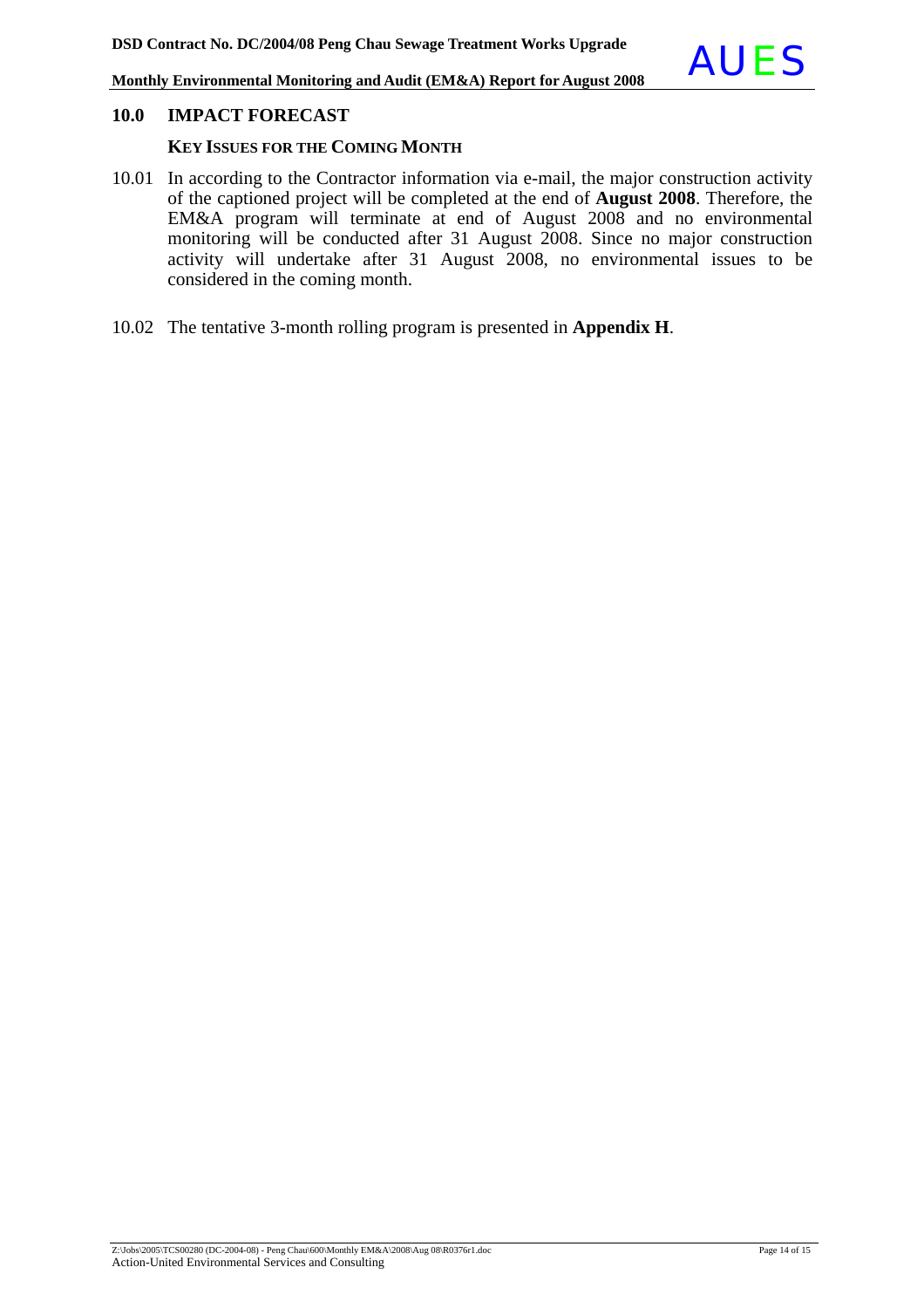### **11.0 CONCLUSION**

11.01 The EM&A program in **August 2008** was undertaken in compliance with the EM&A manual for the Peng Chau Sewage Treatment Works Upgrade. A summary of environmental compliance of air quality, construction noise and marine water quality in this reporting month are presented in **Table 11-1**.

| <b>Env.</b> Quality   | <b>Parameters</b>            |     | <b>Compliance % Investigation &amp; Corrective Actions</b> |
|-----------------------|------------------------------|-----|------------------------------------------------------------|
| Air Quality           | 1-Hour TSP                   | 100 | Not Required for 100% Compliance                           |
|                       | 24-Hour TSP                  | 100 | Not Required for 100% Compliance                           |
| Noise                 | Leq $(30\text{min})$ Daytime | 100 | Not Required for 100% Compliance                           |
| Marine Water Quality* |                              |     |                                                            |

**Table 11-1 Summary of the Exceedances for Impact Monitoring**

Note: \* No marine water quality impact monitoring was required since all marine based construction activities were completed on 01 August 2006.

- 11.02 No Action/Limit Level exceedance of 1-Hour and 24-Hour TSP measurements were recorded in this reporting month.
- 11.03 All noise levels measured at AN1 were below the Limit level and no complaint (Action Level) was received in this reporting month.
- 11.04 No marine water quality impact monitoring was required in this reporting month during the course of marine works was completed on 01 August 2006.
- 11.05 Based on the EM&A Manual Clause 4.32, the post marine water quality monitoring was carried out from 02 August 2006 to 01 September 2006. All the monitoring results in the control/impact stations were within the baseline range. The monitoring results and graphical plot were present in pervious Monthly EM&A Report (September 2006).
- 11.06 No environmental complaint or summons was received in this reporting month.

### **RECOMMENDATIONS**

- 11.07 Based on the IEC site inspection records on 29 August 2008 the following key recommendations are pertinent:
	- The Contractor was reminded to cover the stocks of dusty materials not being used by impervious sheeting;
	- The Contractor was reminded to dispose of the C&D wastes properly, especially for chemical waste which should be collected by licensed chemical waste collector.
- 11.08 In according to the Contractor information via e-mail, the major construction activity of the captioned project will be completed at the end of **August 2008**. Therefore, the EM&A program will terminate at end of August 2008 and no major construction activity will undertake after 31 August 2008, no environmental issues to be considered in the coming month.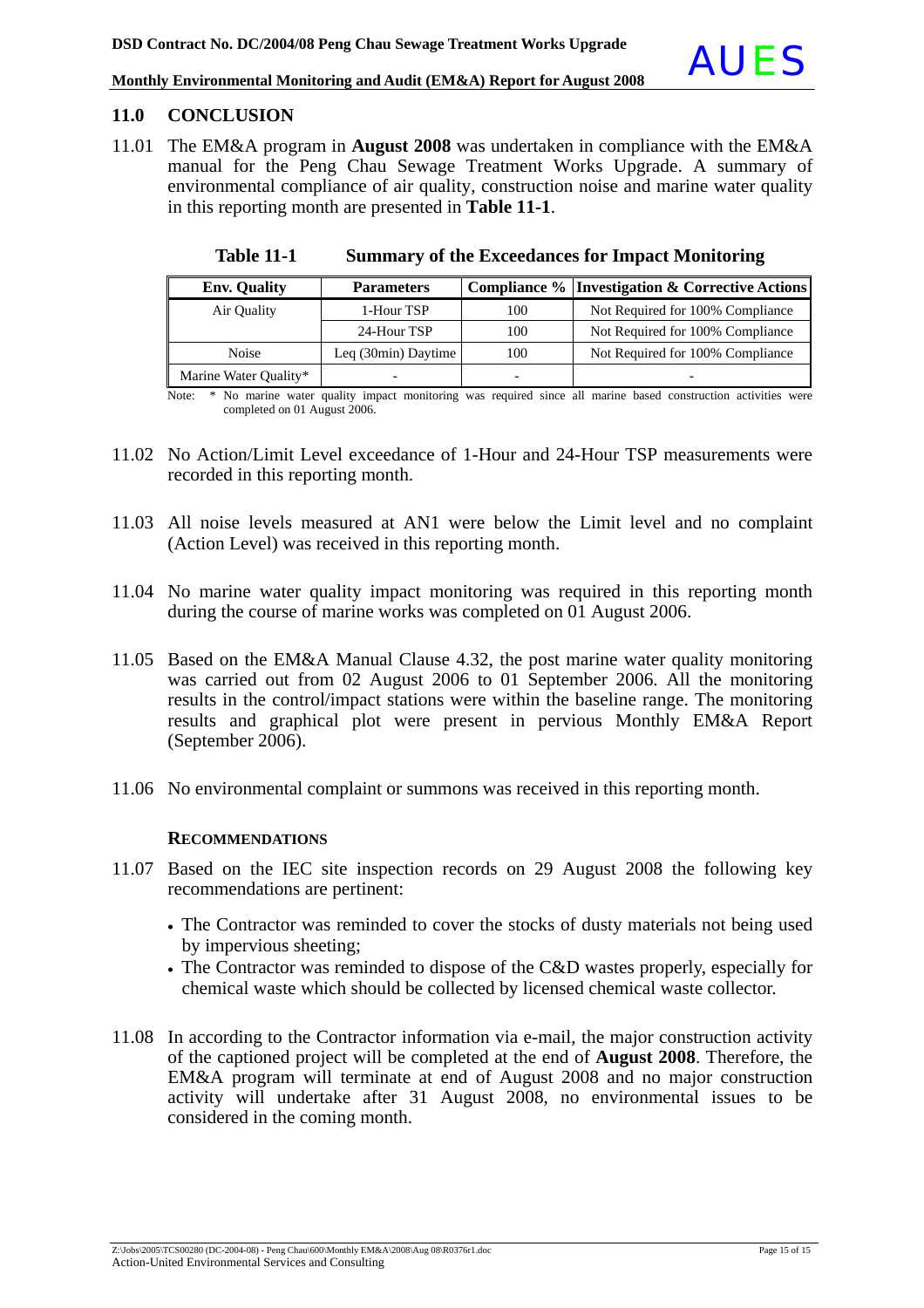

# **APPENDIX A**

## **PROJECT SITE LAYOUT**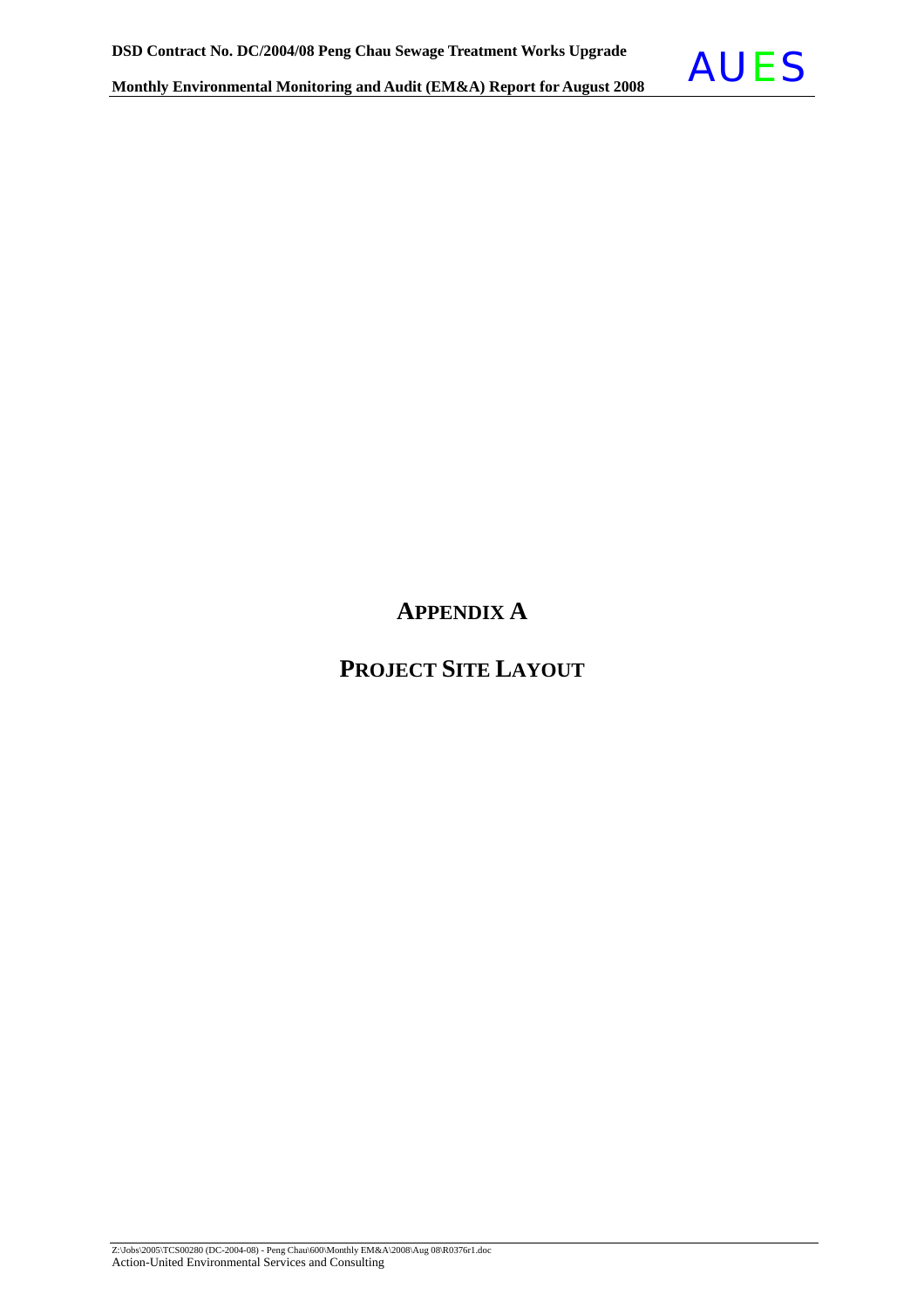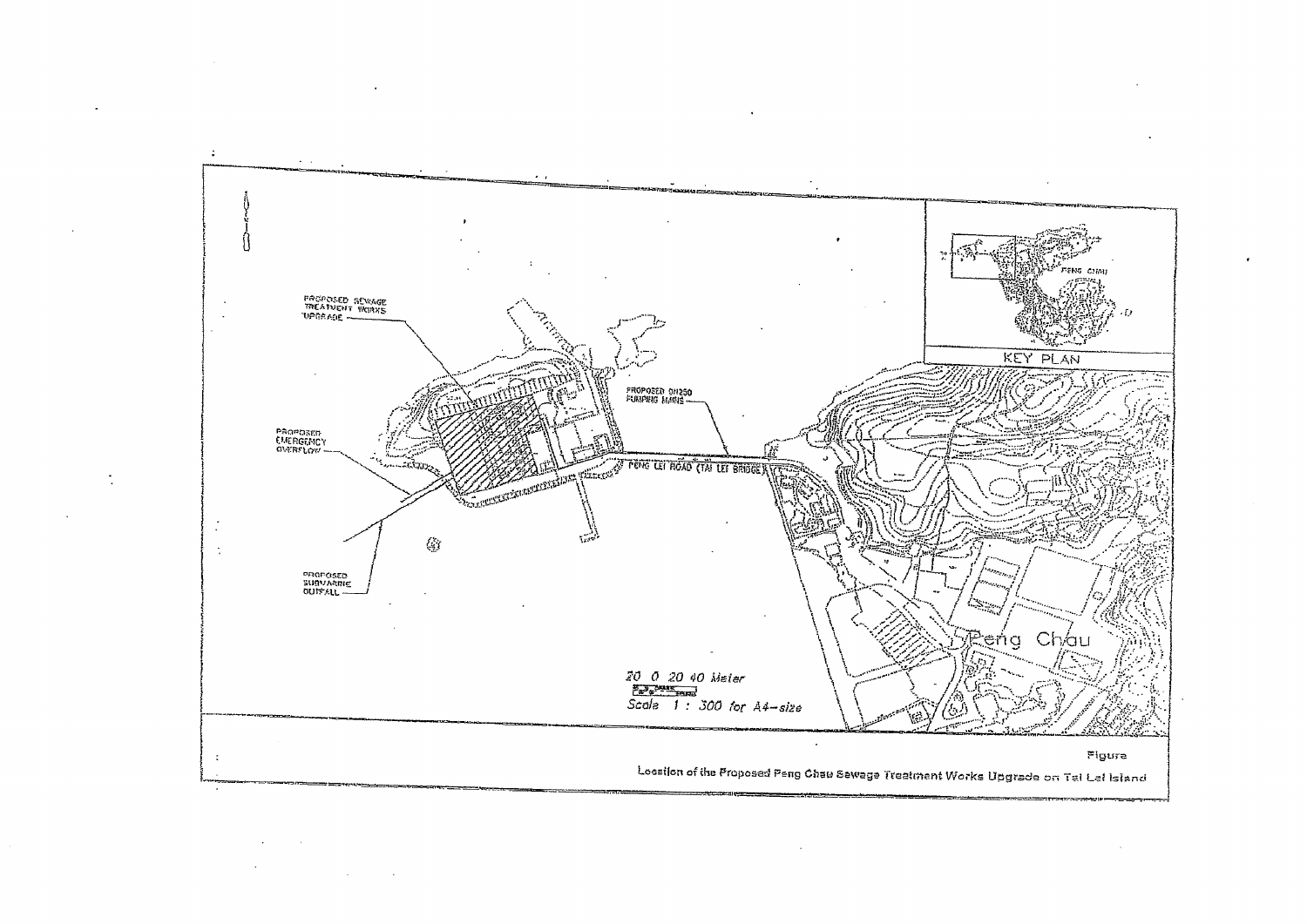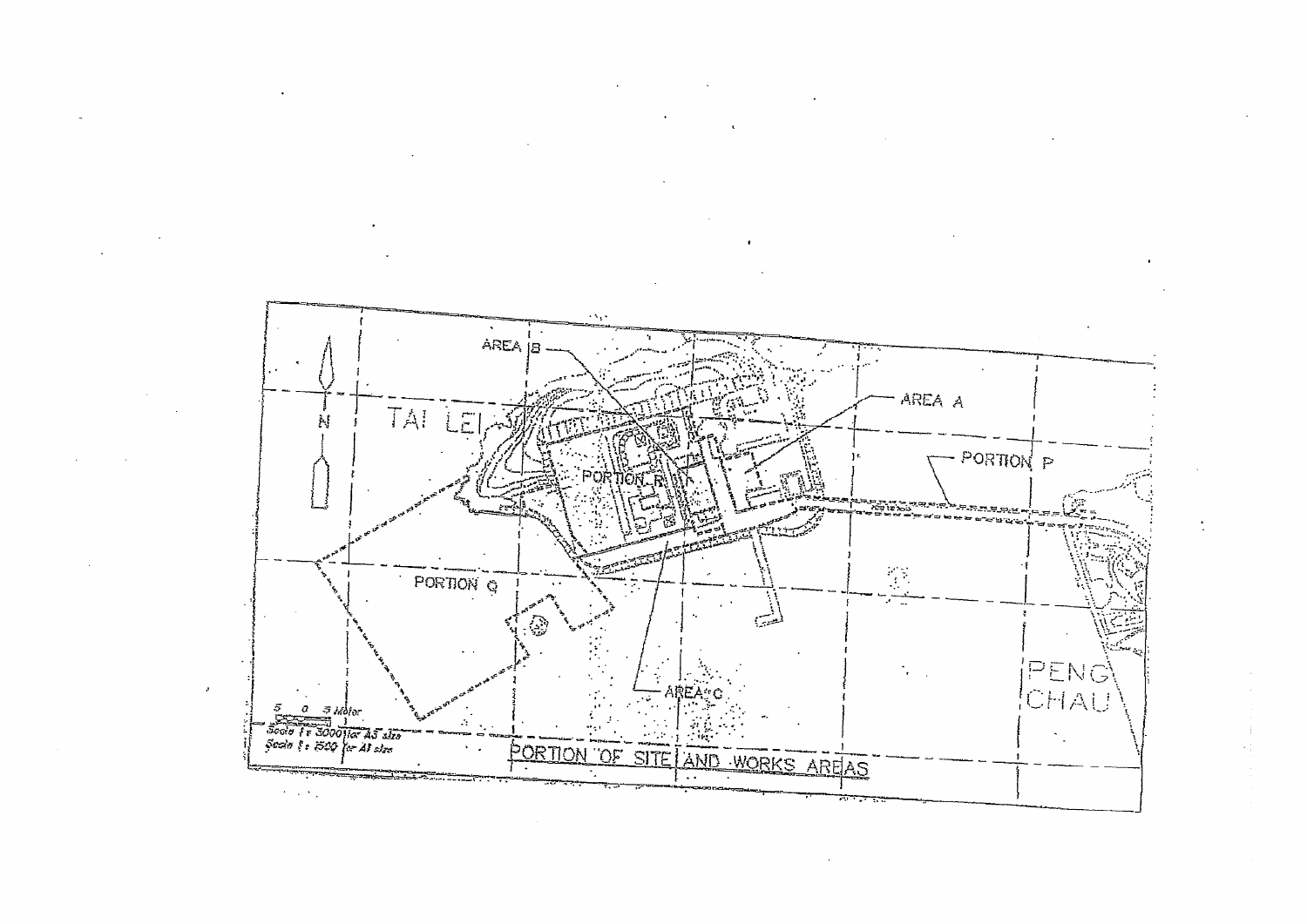

## **APPENDIX B**

## **ENVIRONMENTAL ORGANIZATION STRUCTURE**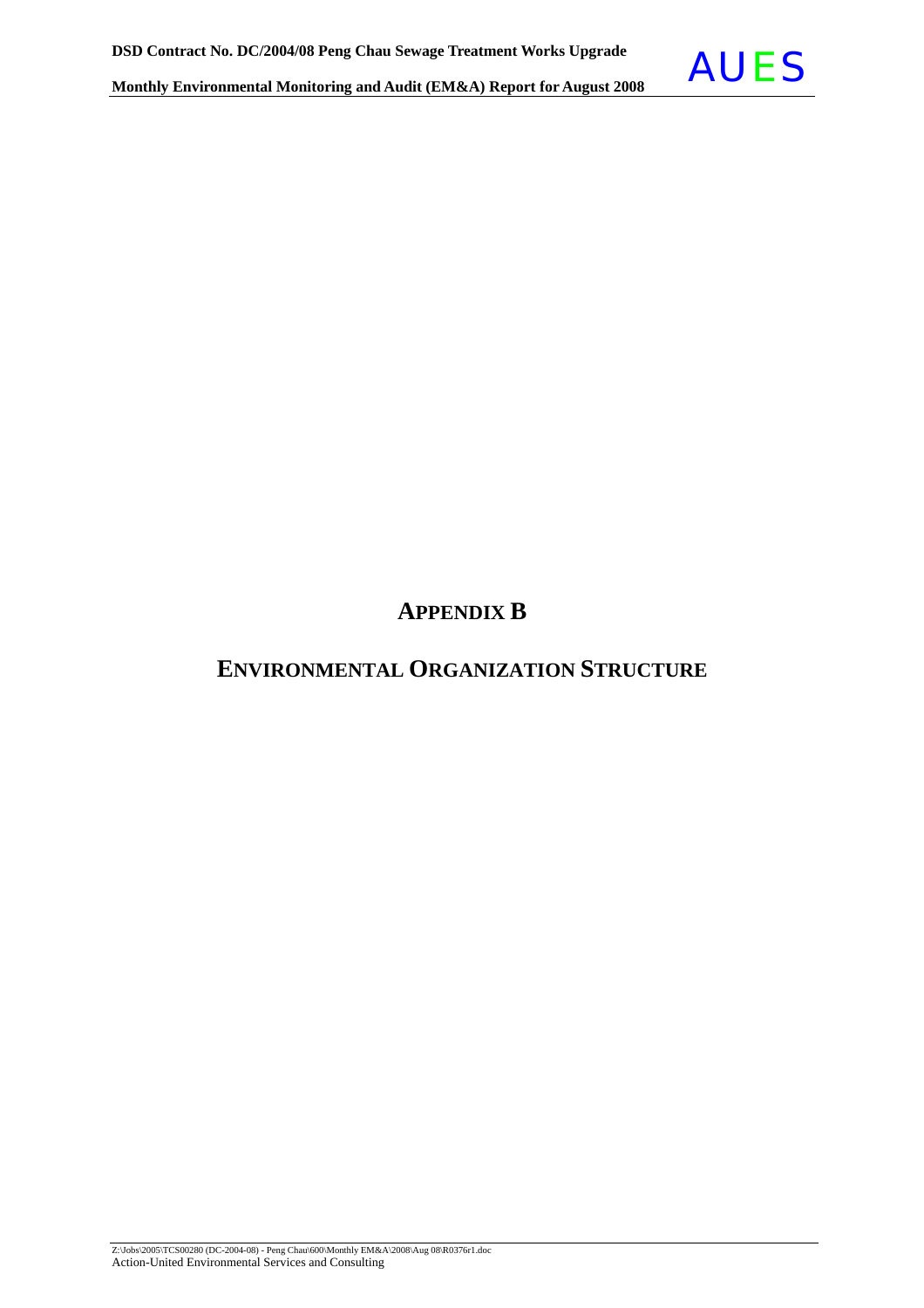

| Organization    | <b>Project Role</b>          | <b>Designation</b>                        | <b>Name of Key Staff</b> | Tel No.   | Fax No.   |
|-----------------|------------------------------|-------------------------------------------|--------------------------|-----------|-----------|
| <b>DSD</b>      | Employer                     | Permit Holder                             | Ir. David Leung          | 2594-7281 | 2827-8526 |
| <b>CDM</b>      |                              | Project Engineer                          | Ms. Angela Wong          | 2428-2332 | 2424-9114 |
|                 | Engineer's<br>Representative | Resident Engineer<br>Mr. Samuel Tam       |                          | 2983-9303 | 2983-9843 |
|                 |                              | <b>ARE</b>                                | Mr. Alex Yeung           | 2983-9303 | 2983-9843 |
| <b>BMT</b> Asia | Independent<br>Environmental | <b>IEC</b>                                | Mr. Derek Ho             | 2815-2221 | 2815-3377 |
|                 | Checker                      | IEC's Representative                      | Mr. K.C.Tse              | 2815-2221 | 2815-3377 |
|                 |                              | Project Manager                           | Mr. William Chan         | 2983-0092 | 2983-0381 |
| Acciona-ATAL    | <b>Main Contractor</b>       | Site Agent                                | Mr. William Chan         | 2983-0092 | 2983-0381 |
|                 | Contractor's                 | <b>Environmental Team</b><br>Leader (ETL) | Mr. Ken Wong             | 2959-6059 | 2959-6079 |
| <b>AUES</b>     | Environmental<br>Team        | ETL's Representative                      | Miss. Sylvie Wong        | 2959-6059 | 2959-6079 |

**Contact Details of Key Personnel**

# **Monthly Environmental Monitoring and Audit (EM&A) Report for August 2008 AUES**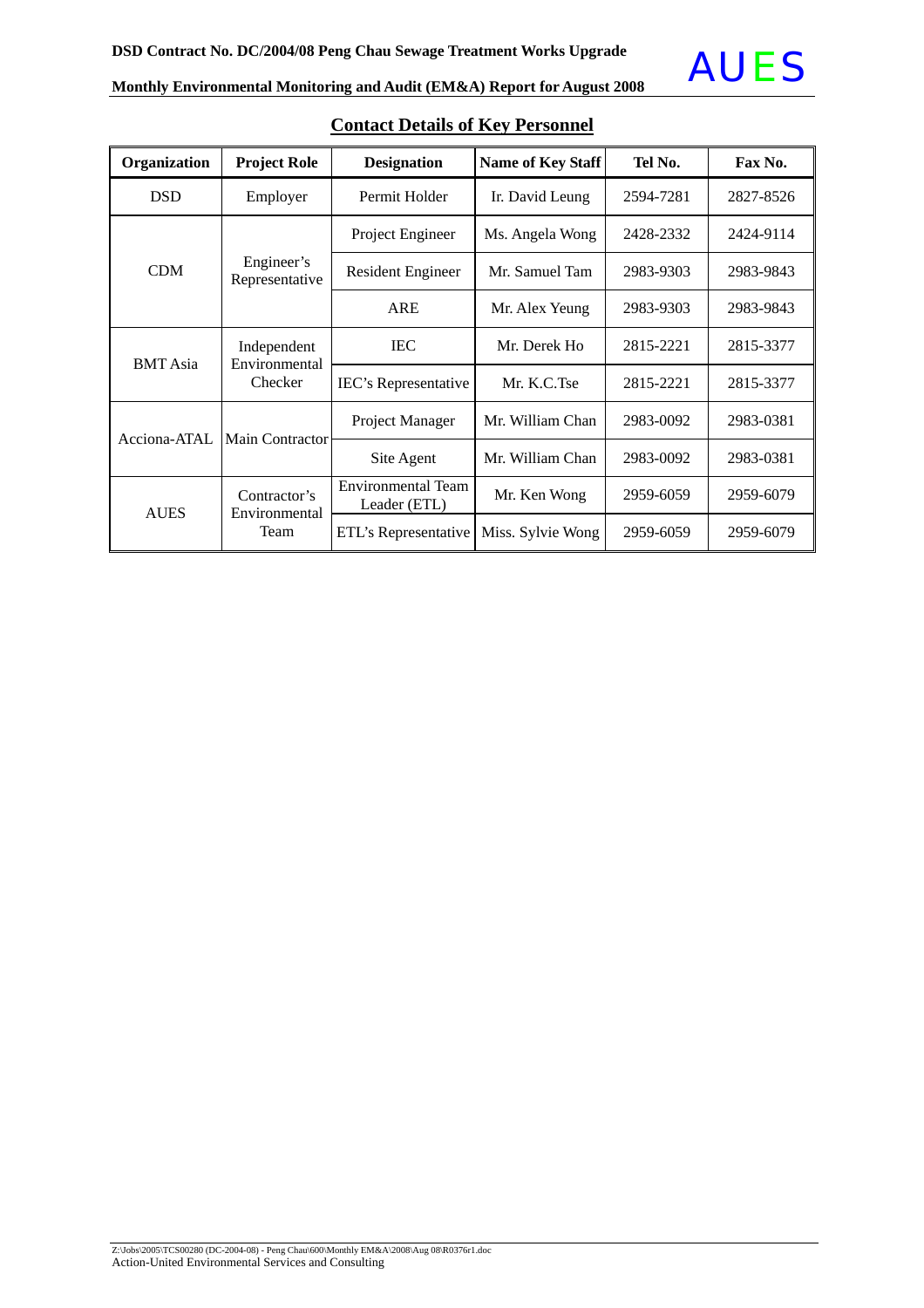

## **LOCATIONS OF DESIGNATED MONITORING STATIONS**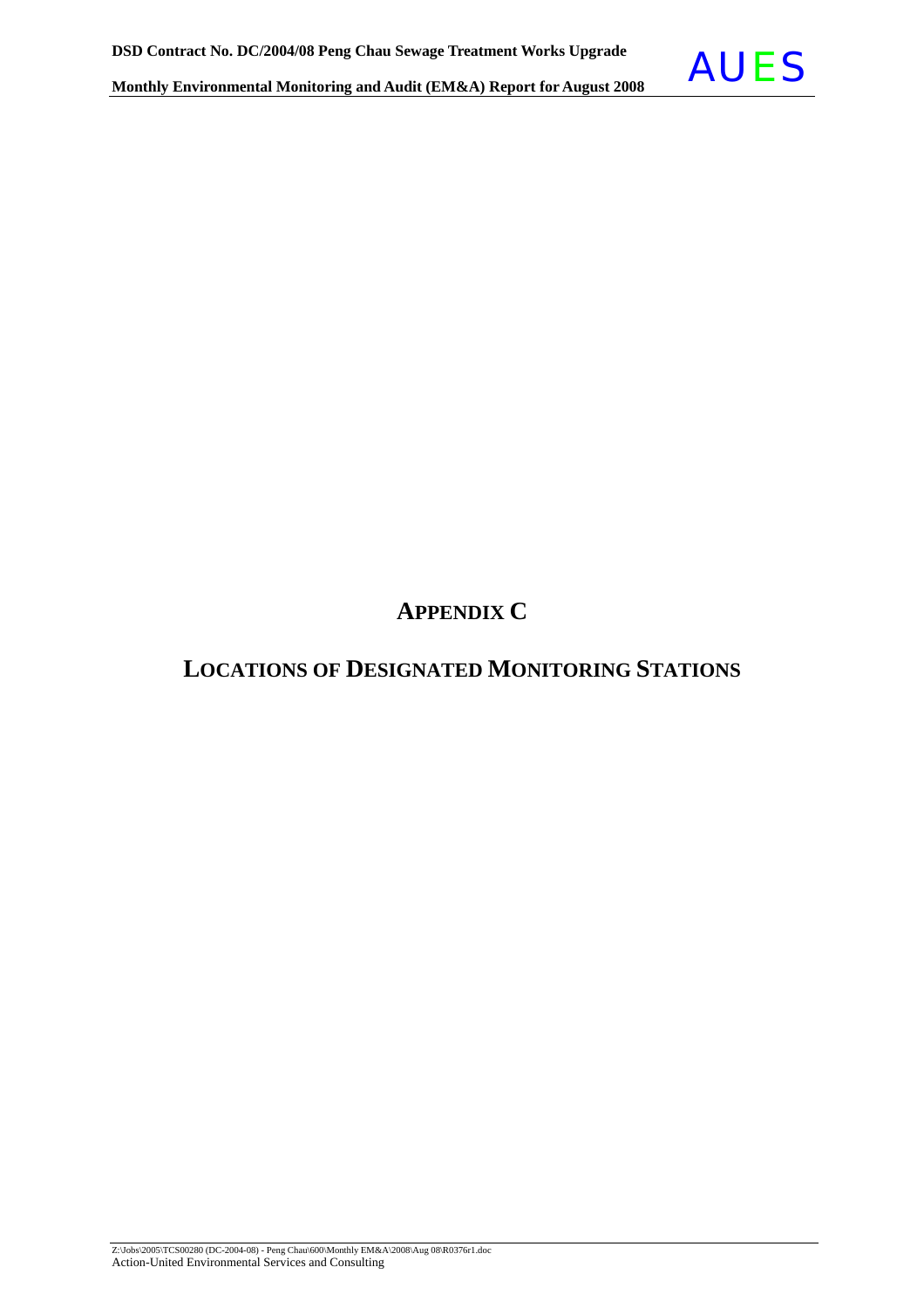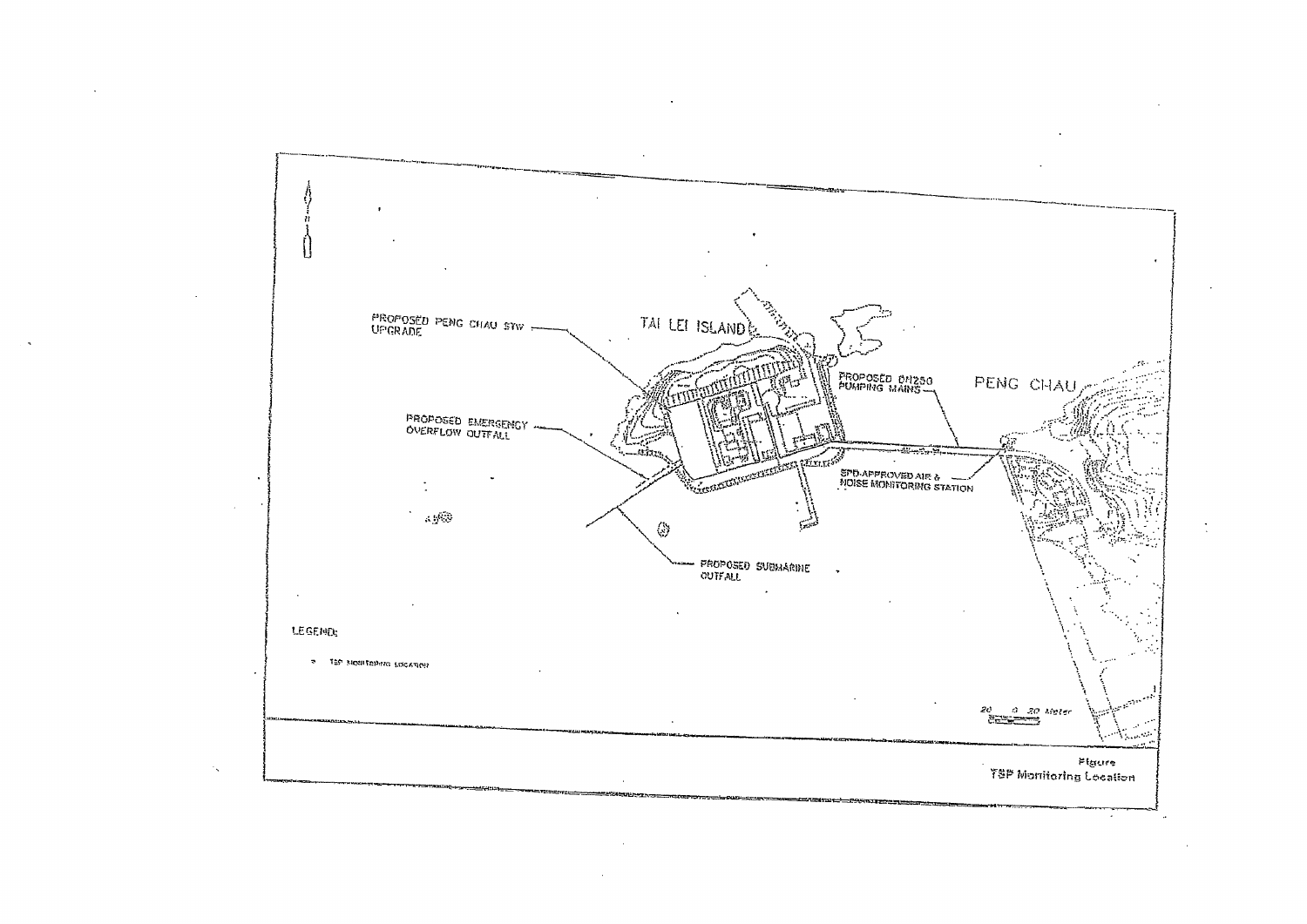

 $\sim$ i<br>San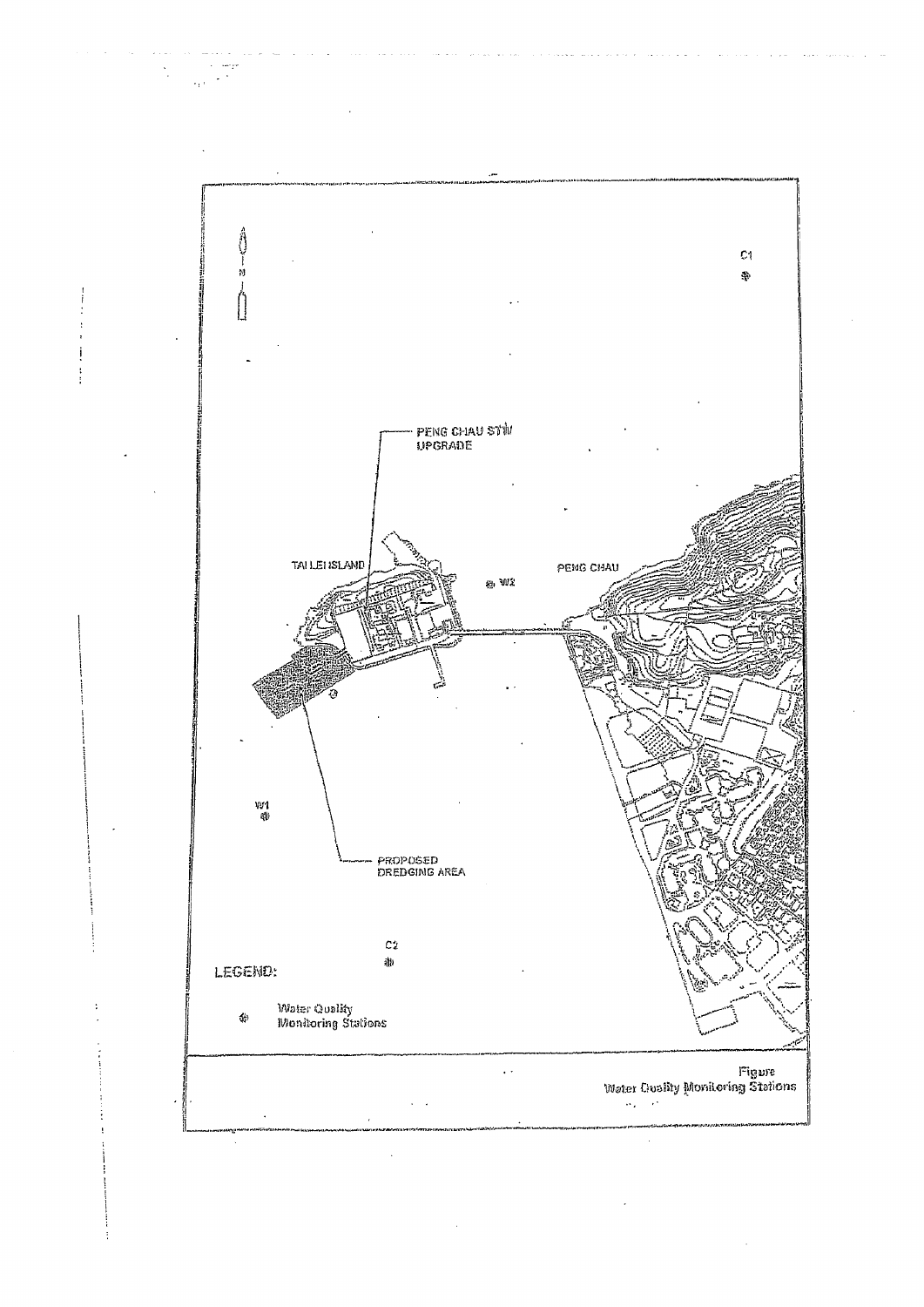

# **APPENDIX D**

# **EQUIPMENT CALIBRATION CERTIFICATES**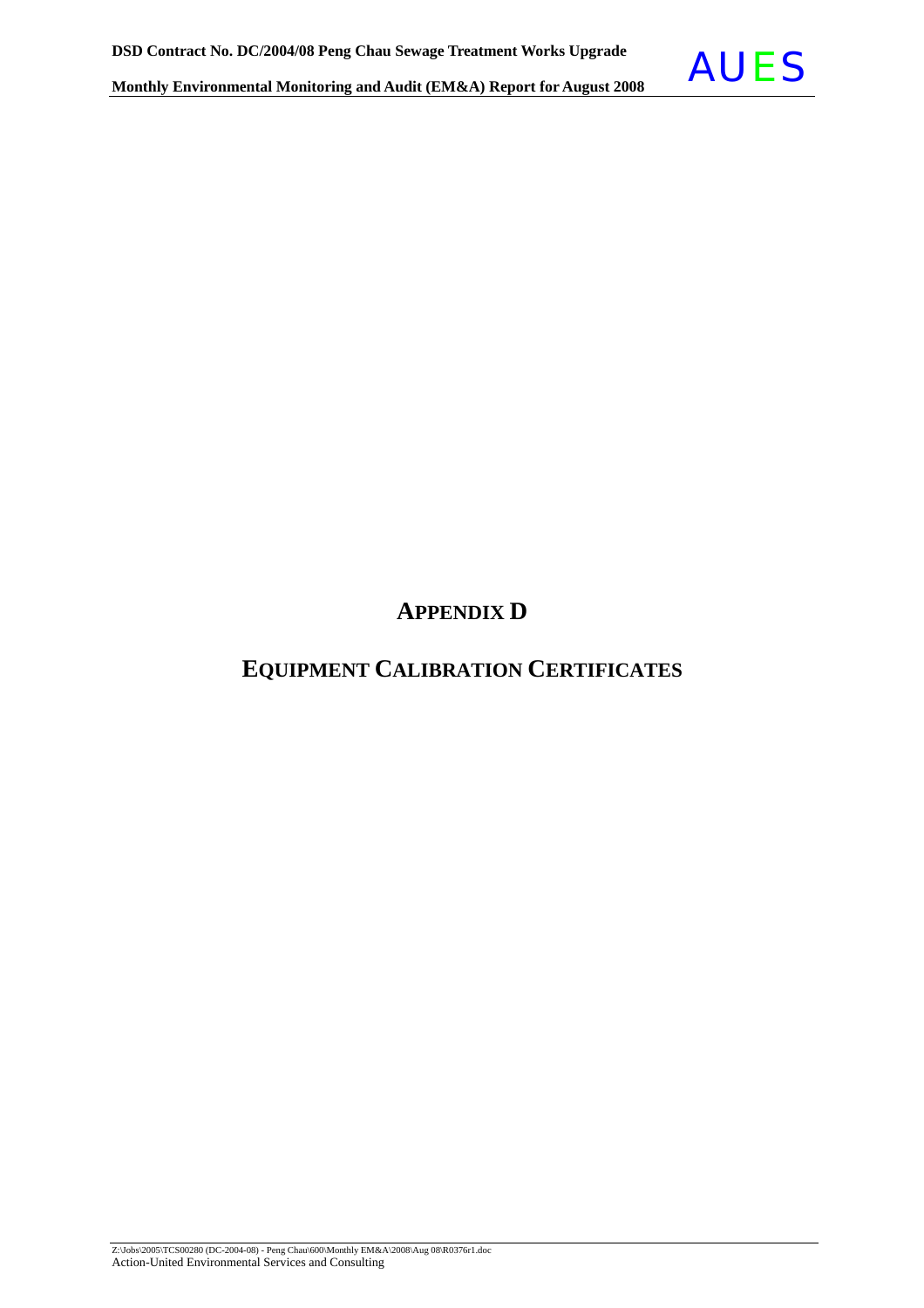### **Equipment Calibration List for Peng Chau Sewage Treatment Works Upgrade Project**

| <b>Item</b>    | Aspect | <b>Description of Equipment</b>                     | <b>Serial No.</b> | Date of<br><b>Calibration</b> | Date of Next<br><b>Calibration</b> |
|----------------|--------|-----------------------------------------------------|-------------------|-------------------------------|------------------------------------|
| $1*$           | Air    | Greasby Anderson GMWS2310 High Volume<br>Sampler    | AN1               | 06 Aug 08                     | 06 Nov 08                          |
| 2              |        | Sibata 8520 dust trap                               | 23080             | 04 Sep 07                     | 04 Sep 08                          |
| 3              |        | Bruel & Kjaer 4231 Acoustical Calibrator            | 2292167           | 22 Apr 08                     | 22 Apr 09                          |
| $\overline{4}$ | Noise  | Bruel & Kjaer 2238 Integrating Sound Level<br>Meter | 2285721           | 22 Apr 08                     | 22 Apr 09                          |

Note:\* Calibration certificates will only be provided if monitoring equipment is re-calibrated or new.

*No marine* w*ater quality impact monitoring was required in this reporting period, since all marine based construction activities were completed on 01 August 2006. Post marine water quality monitoring was carried out from 02 August to 01 September 2006. Therefore, no water quality monitoring equipments calibration certificate was enclosed in this Monthly EM&A Report.*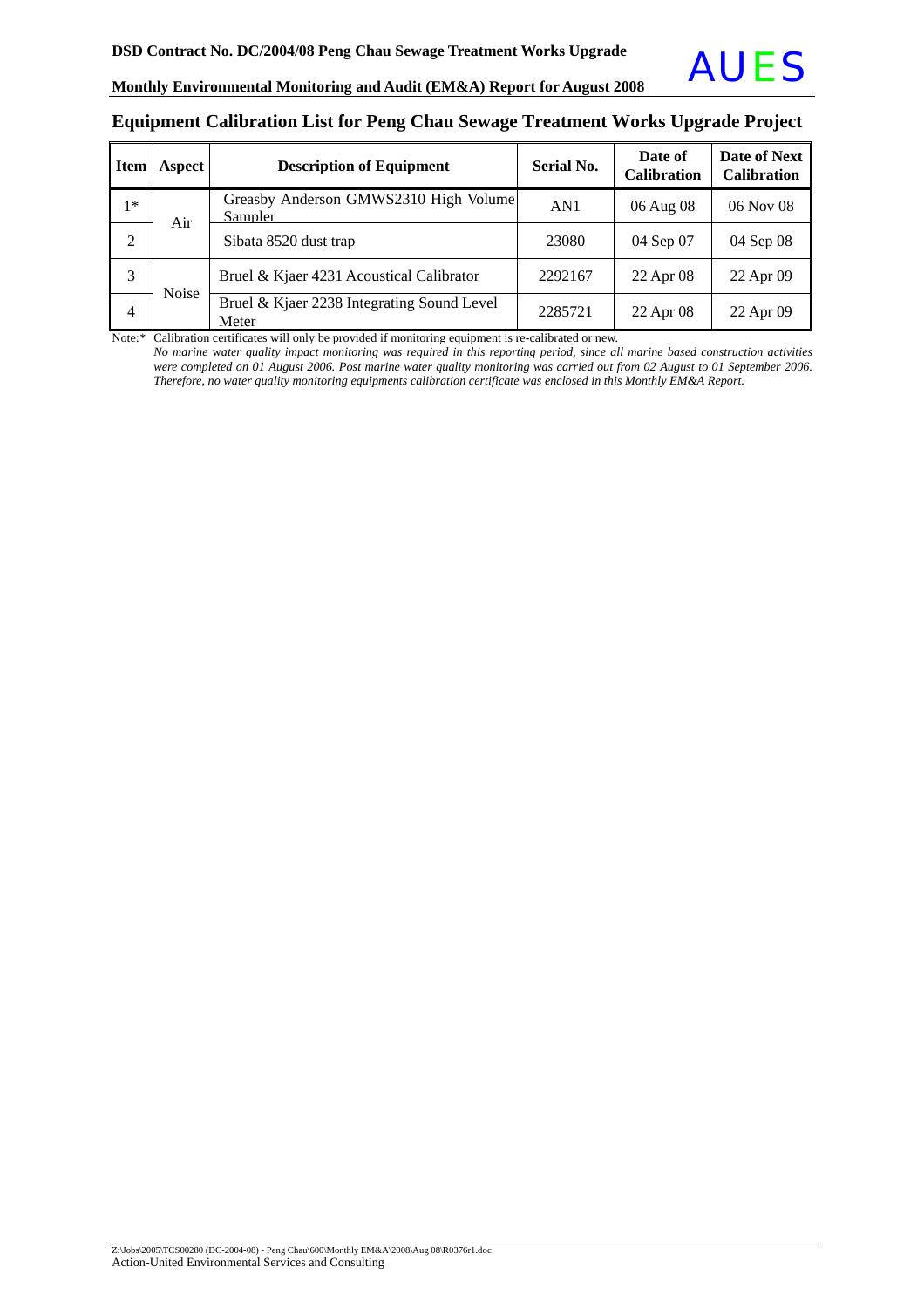

# **APPENDIX E**

# **IMPACT MONITORING SCHEDULES**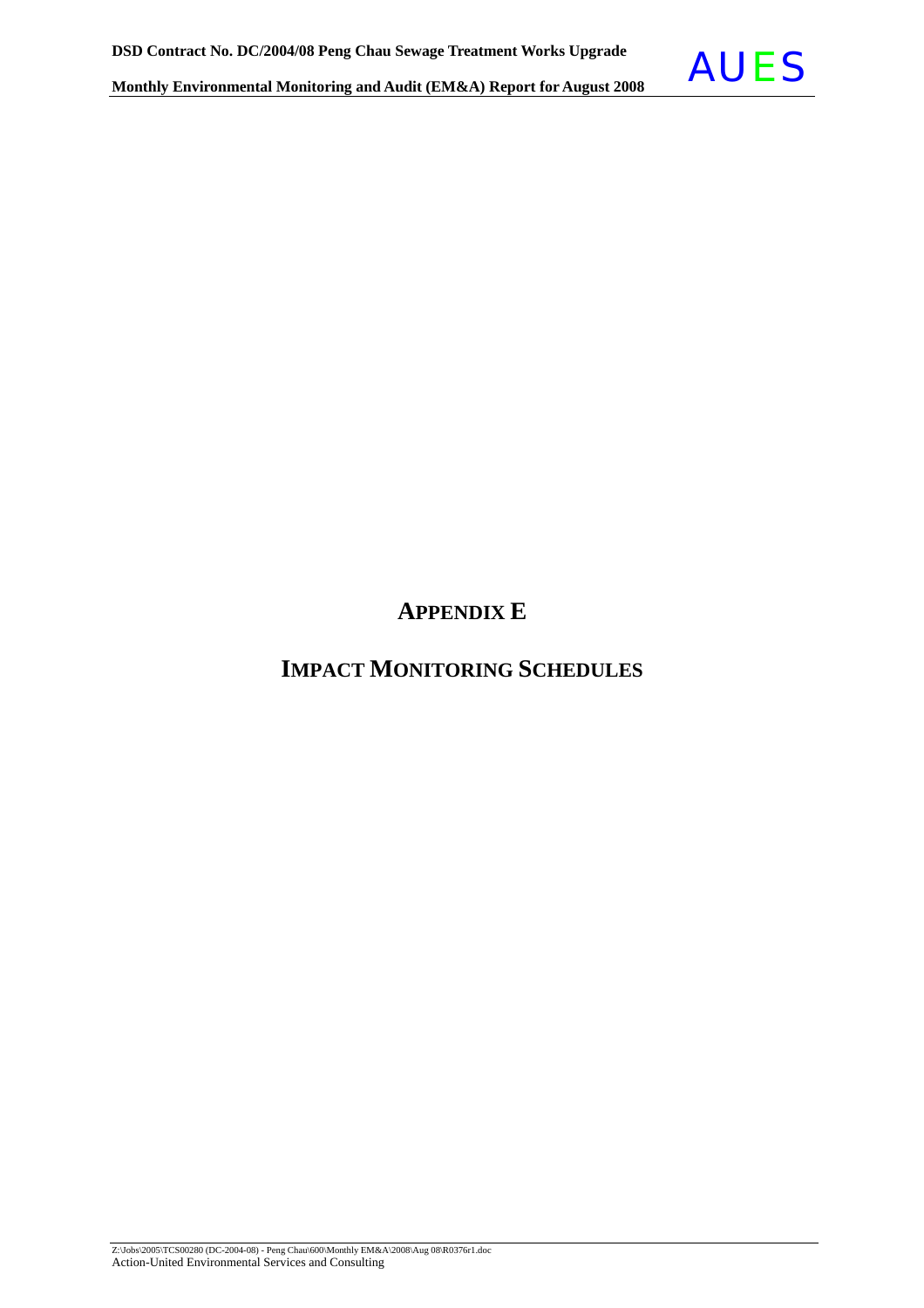

| <b>Date</b>    |     | <b>Air Quality</b> | <b>Noise Monitoring</b> |  |  |
|----------------|-----|--------------------|-------------------------|--|--|
|                |     | 1-Hour TSP         | 24-Hour TSP             |  |  |
| 1-August-08    | Fri |                    |                         |  |  |
| 2-August-08    | Sat |                    |                         |  |  |
| 3-August-08    | Sun |                    |                         |  |  |
| 4-August-08    | Mon |                    |                         |  |  |
| 5-August-08    | Tue |                    |                         |  |  |
| 6-August-08    | Wed |                    |                         |  |  |
| 7-August-08    | Thu |                    |                         |  |  |
| 8-August-08    | Fri |                    |                         |  |  |
| 9-August-08    | Sat |                    |                         |  |  |
| 10-August-08   | Sun |                    |                         |  |  |
| 11-August-08   | Mon |                    |                         |  |  |
| 12-August-08   | Tue |                    |                         |  |  |
| 13-August-08   | Wed |                    |                         |  |  |
| 14-August-08   | Thu |                    |                         |  |  |
| $15-August-08$ | Fri |                    |                         |  |  |
| 16-August-08   | Sat |                    |                         |  |  |
| 17-August-08   | Sun |                    |                         |  |  |
| 18-August-08   | Mon |                    |                         |  |  |
| 19-August-08   | Tue |                    |                         |  |  |
| 20-August-08   | Wed |                    |                         |  |  |
| $21-August-08$ | Thu |                    |                         |  |  |
| 22-August-08   | Fri |                    |                         |  |  |
| 23-August-08   | Sat |                    |                         |  |  |
| 24-August-08   | Sun |                    |                         |  |  |
| 25-August-08   | Mon |                    |                         |  |  |
| 26-August-08   | Tue |                    |                         |  |  |
| 27-August-08   | Wed |                    |                         |  |  |
| 28-August-08   | Thu |                    |                         |  |  |
| 29-August-08   | Fri |                    |                         |  |  |
| 30-August-08   | Sat |                    |                         |  |  |
| 31-August-08   | Sun |                    |                         |  |  |

### **Impact Monitoring Schedules in this Reporting Month**

| <b>Monitoring Day</b>    |
|--------------------------|
| Sunday or Public Holiday |

*No Water Quality Monitoring was required in this reporting period, since all marine based construction activities were completed on 01 August 2006. Post Water Quality was carried out from 02 August to 01 September 2006, monitoring results were presented in the pervious Monthly EM&A Report (September 2006)*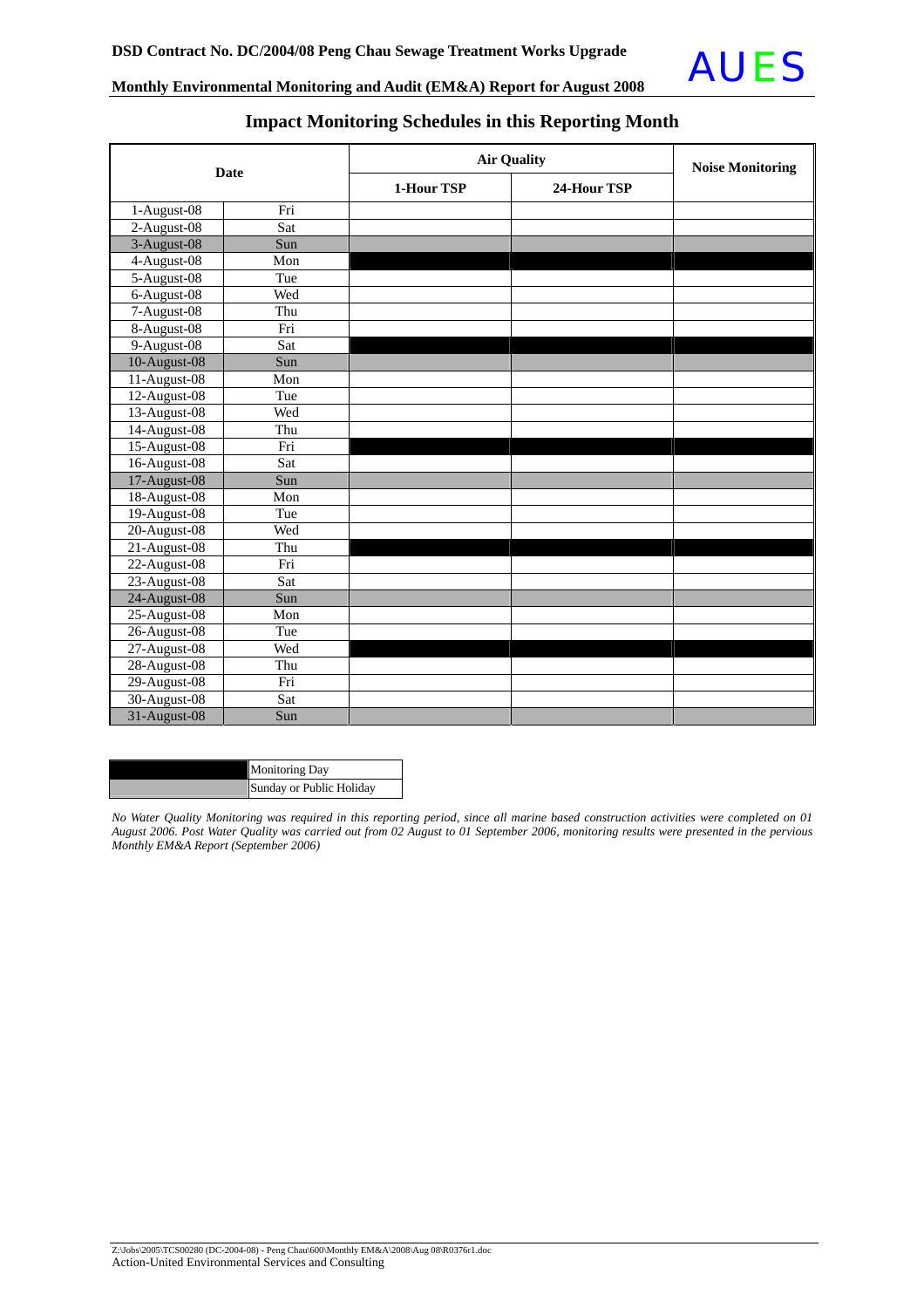

## **APPENDIX F**

# **GRAPHICAL PLOTS OF AIR QUALITY AND CONSTRUCTION NOISE MONITORING RESULTS**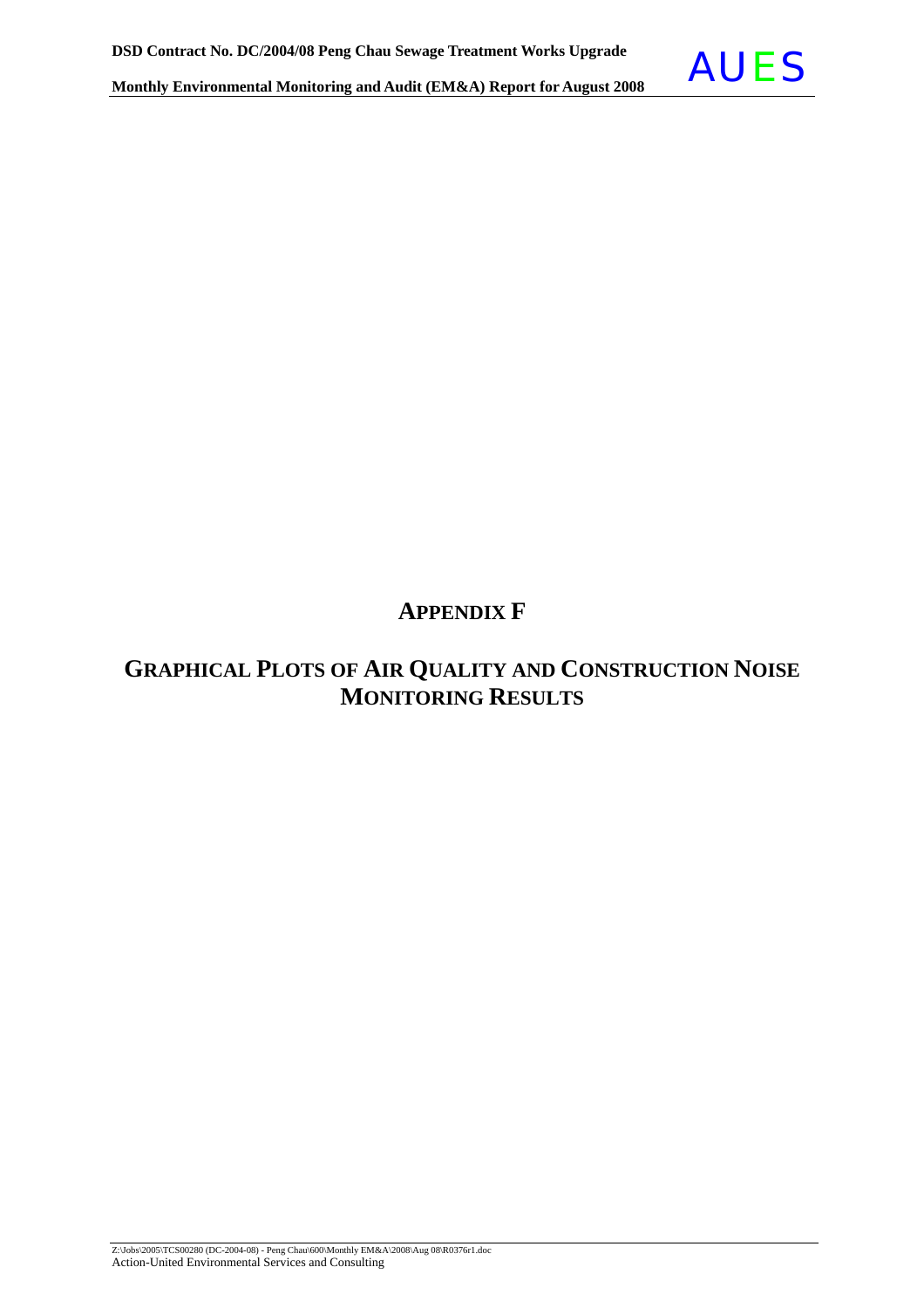





Z:\Jobs\2005\TCS00280 (DC-2004-08) - Peng Chau\600\Monthly EM&A\2008\Aug 08\R0376r1.doc Action-United Environmental Services and Consulting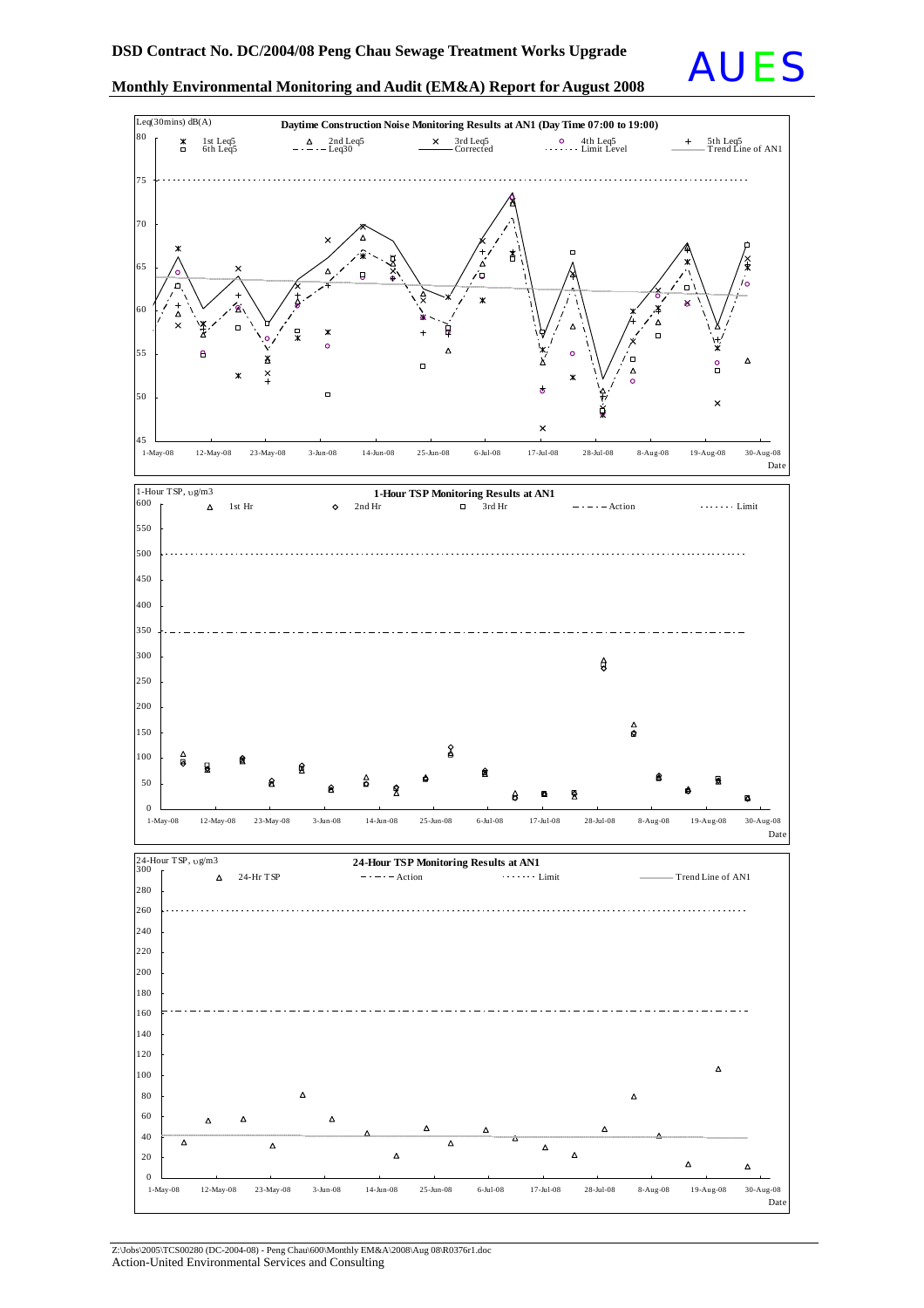

## **METEOROLOGICAL DATA IN THE REPORTING MONTH**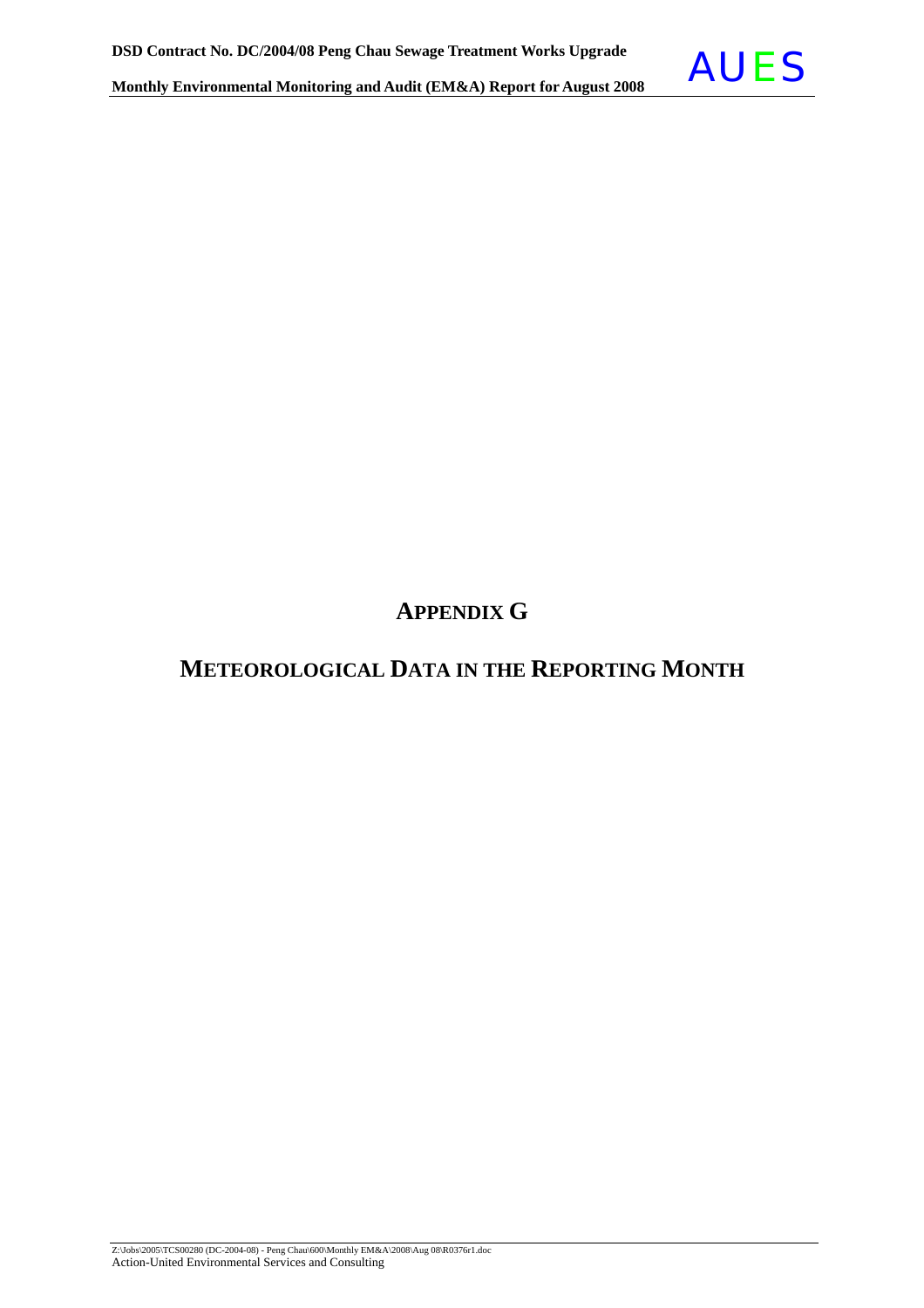

## **Meteorological Data Extracted from HKO in the Reporting Month**

| <b>Date</b> |     |                                                              | <b>Peng Chau Weather Station</b>        |                                                         |                                |                                      |                                                    |  |  |
|-------------|-----|--------------------------------------------------------------|-----------------------------------------|---------------------------------------------------------|--------------------------------|--------------------------------------|----------------------------------------------------|--|--|
|             |     | Weather                                                      | <b>Total</b><br><b>Rainfall</b><br>(mm) | <b>Means Air</b><br><b>Temperature</b><br>$(^{\circ}C)$ | Wind<br><b>Speed</b><br>(km/h) | <b>Mean Relative</b><br>Humidity (%) | Wind<br><b>Direction</b>                           |  |  |
| $1-Aug-08$  | Fri | sunny<br>periods/showers/fine/moderate                       | Trace                                   | 28.3                                                    | 11.5                           | 84                                   | E/NE                                               |  |  |
| $2-Aug-08$  | Sat | fine/hot/moderate                                            | Trace                                   | 28.9                                                    | 9                              | 83                                   | E/NE                                               |  |  |
| $3-Aug-08$  | Sun | fine/very hot/moderate                                       | $\mathbf{0}$                            | 28.9                                                    | 8                              | 78.5                                 | S/SE                                               |  |  |
| $4-Aug-08$  | Mon | fine/very hot/isolated<br>showers/moderate                   | Trace                                   | 29.2                                                    | 8                              | 84.5                                 | $\ensuremath{\text{NW}}$                           |  |  |
| 5-Aug-08    | Tue | cloudy/squally showers/fresh                                 | 6.1                                     | 26.3                                                    | 16                             | 79.5                                 | N/NW                                               |  |  |
| $6-Aug-08$  | Wed | No.8 Southeast Gale Of Storm<br>Signal                       |                                         |                                                         |                                |                                      |                                                    |  |  |
| $7-Aug-08$  | Thu | cloudy/squally showers/fresh                                 | 72.3                                    | 25.6                                                    | 37.5                           | 94.5                                 | ${\bf E}$                                          |  |  |
| 8-Aug-08    | Fri | cloudy/scattered<br>showers/squally<br>thunderstorm/moderate | 48.3                                    | 25.9                                                    | 18.5                           | 93.7                                 | E/NE                                               |  |  |
| 9-Aug-08    | Sat | cloudy/isolated<br>showers/moderate                          | $\mathbf{0}$                            | 27.5                                                    | 12                             | 89                                   | E/NE                                               |  |  |
| 10-Aug-08   | Sun | cloudy/isolated<br>showers/moderate                          | $\mathbf{0}$                            | 27.2                                                    | 8                              | 89                                   | S/SW                                               |  |  |
| 11-Aug-08   | Mon | cloudy/rain/squally<br>thunderstorm/moderate                 | 17.7                                    | 24.8                                                    | 6                              | 97                                   | E/SE                                               |  |  |
| $12-Aug-08$ | Tue | fine/isolated showers/moderate                               | Trace                                   | 27.7                                                    | 7.5                            | 93.7                                 | E/SE                                               |  |  |
| 13-Aug-08   | Wed | fine/hot/moderate                                            | $\boldsymbol{0}$                        | 29                                                      | 7                              | 89.5                                 | SE                                                 |  |  |
| 14-Aug-08   | Thu | fine/hot/moderate                                            | $\boldsymbol{0}$                        | 29                                                      | 9                              | 86.5                                 | SW                                                 |  |  |
| 15-Aug-08   | Fri | fine/hot/moderate/fresh                                      | $\mathbf{0}$                            | 28.7                                                    | 9                              | 87.5                                 | S/SW                                               |  |  |
| 16-Aug-08   | Sat | fine/hot/moderate/fresh                                      | $\theta$                                | 29.1                                                    | 9.7                            | 86.5                                 | S/SW                                               |  |  |
| 17-Aug-08   | Sun | fine/hot/showers/moderate                                    | Trace                                   | 29.3                                                    | 7.5                            | 88.5                                 | S/SSE                                              |  |  |
| 18-Aug-08   | Mon | fine/hot/showers/moderate                                    | Trace                                   | 29.2                                                    | 7                              | 88.5                                 | $\rm E/SE$                                         |  |  |
| 19-Aug-08   | Tue | fine/very hot/moderate                                       | Trace                                   | 29.4                                                    | 9.5                            | 86                                   | E/SE                                               |  |  |
| 20-Aug-08   | Wed | fine/very hot/isolated<br>showers/light winds                | $\mathbf{0}$                            | 29.9                                                    | 8.2                            | 86.5                                 | S/SW                                               |  |  |
| $21-Aug-08$ | Thu | cloudy/scattered<br>showers/squally<br>thunderstorm/moderate | Trace                                   | 29.8                                                    | 10                             | 82.5                                 | E/NE                                               |  |  |
| 22-Aug-08   | Fri | increasing Gale Or Storm<br>Signal No. 9                     |                                         |                                                         |                                |                                      |                                                    |  |  |
| 23-Aug-08   | Sat | cloudy/squally<br>showers/fresh/strong                       | 36.9                                    | 24.6                                                    | 35.5                           | 96.2                                 | <b>SW</b>                                          |  |  |
| 24-Aug-08   | Sun | fine/hot/moderate                                            | Trace                                   | 27                                                      | 6                              | 90                                   | $\ensuremath{\mathrm{S}}/\ensuremath{\mathrm{SE}}$ |  |  |
| 25-Aug-08   | Mon | fine/hot/moderate                                            | Trace                                   | 28.7                                                    | 9                              | 93                                   | S/SE                                               |  |  |
| 26-Aug-08   | Tue | fine/very hot/light winds                                    | $\mathbf{0}$                            | 28.6                                                    | 7.2                            | 91.2                                 | S/SE                                               |  |  |
| 27-Aug-08   | Wed | fine/hot/moderate                                            | $\boldsymbol{0}$                        | 28.7                                                    | 6                              | 88.2                                 | $\mathrm{S/SW}$                                    |  |  |
| 28-Aug-08   | Thu | fine/hot/isolated<br>showers/moderate                        | $\boldsymbol{0}$                        | 29.1                                                    | 6.5                            | 87.5                                 | S/SW                                               |  |  |
| 29-Aug-08   | Fri | fine/hot/isolated<br>showers/moderate                        | $\mathbf{0}$                            | 29.4                                                    | 7.5                            | Maintenance                          | S/SW                                               |  |  |
| 30-Aug-08   | Sat | fine/hot/isolated<br>showers/moderate                        | $\mathbf{0}$                            | 29.8                                                    | 6                              | 68.2                                 | S/SW                                               |  |  |
| 31-Aug-08   | Sun | fine/very hot/moderate                                       | $\boldsymbol{0}$                        | 29.2                                                    | 7.5                            | 63                                   | S/SW                                               |  |  |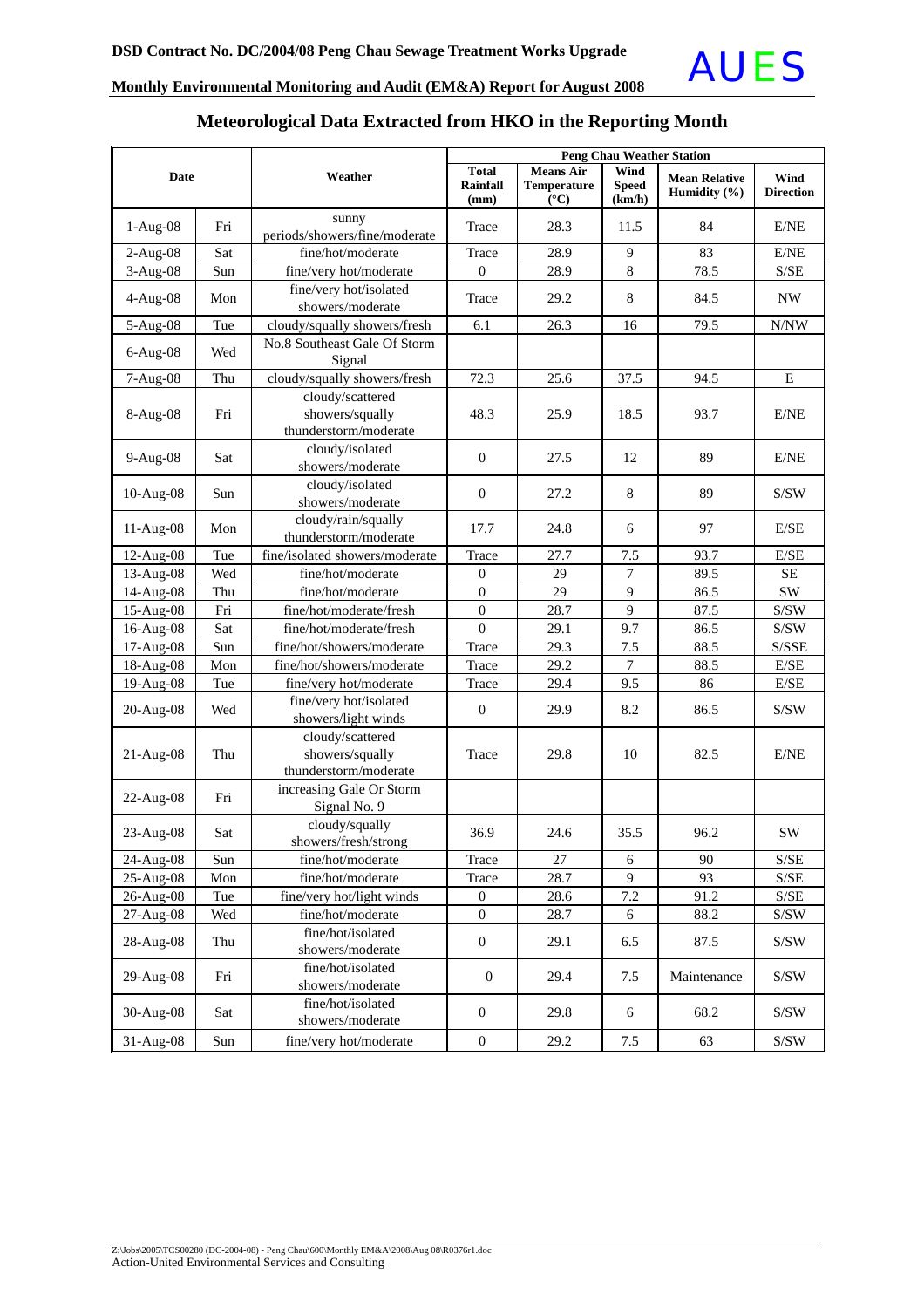

# **APPENDIX H**

# **THREE-MONTH ROLLING PROGRAM**